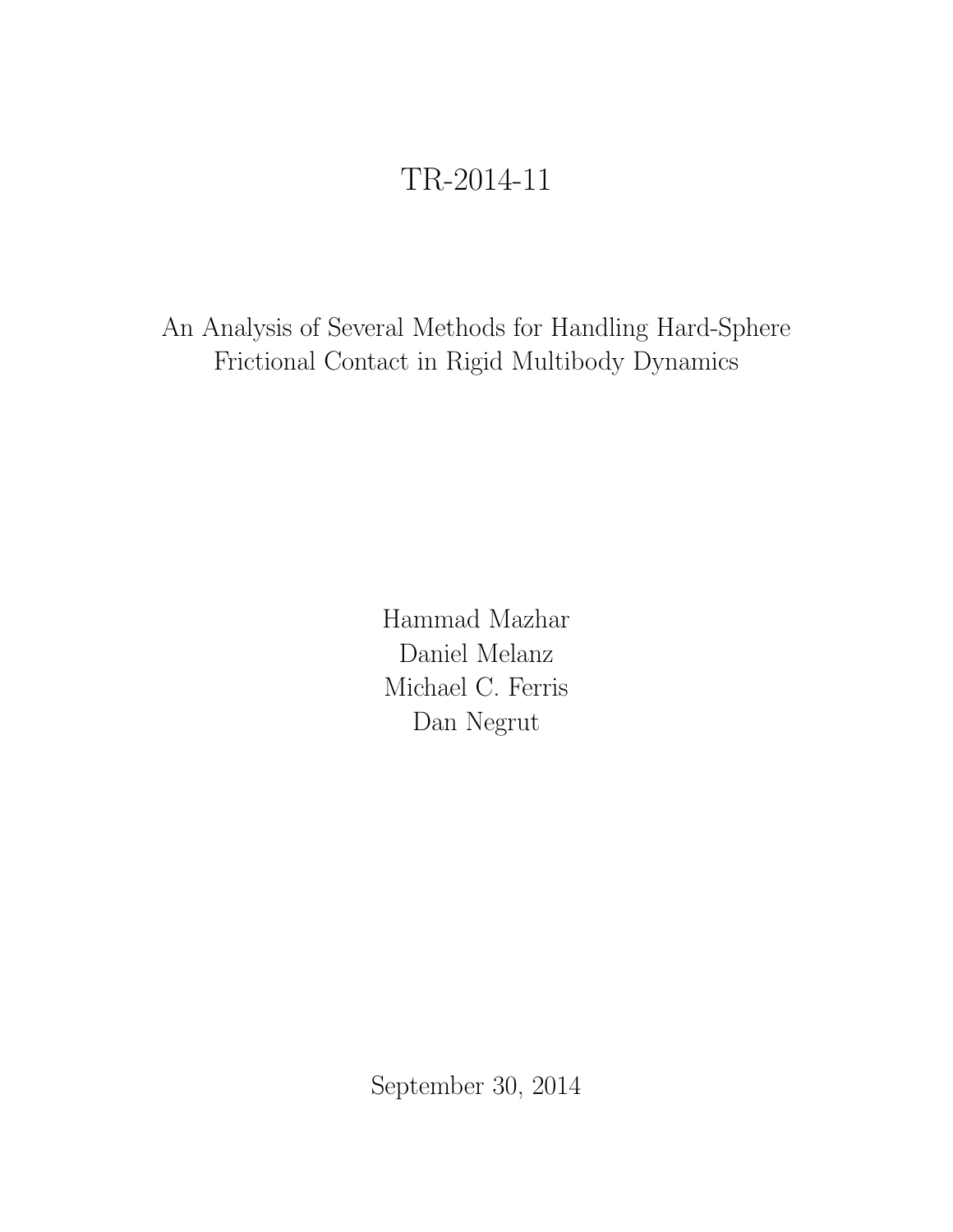#### Abstract

This technical report provides a brief introduction into different ways that the equations of motion associated with the Differential Variational Inequality (DVI) approach can be posed. Both the primal and dual forms are outlined along with a discussion on the relaxed formulations. Using the dual relaxed formulation a static analysis was performed to understand how the Accelerated Projected Gradient Descent (APGD) method compares to several commercial solvers such as Mosek and PATH. A dynamic analysis was used to demonstrate how relaxing the model influences the dynamics of several simple tests problems.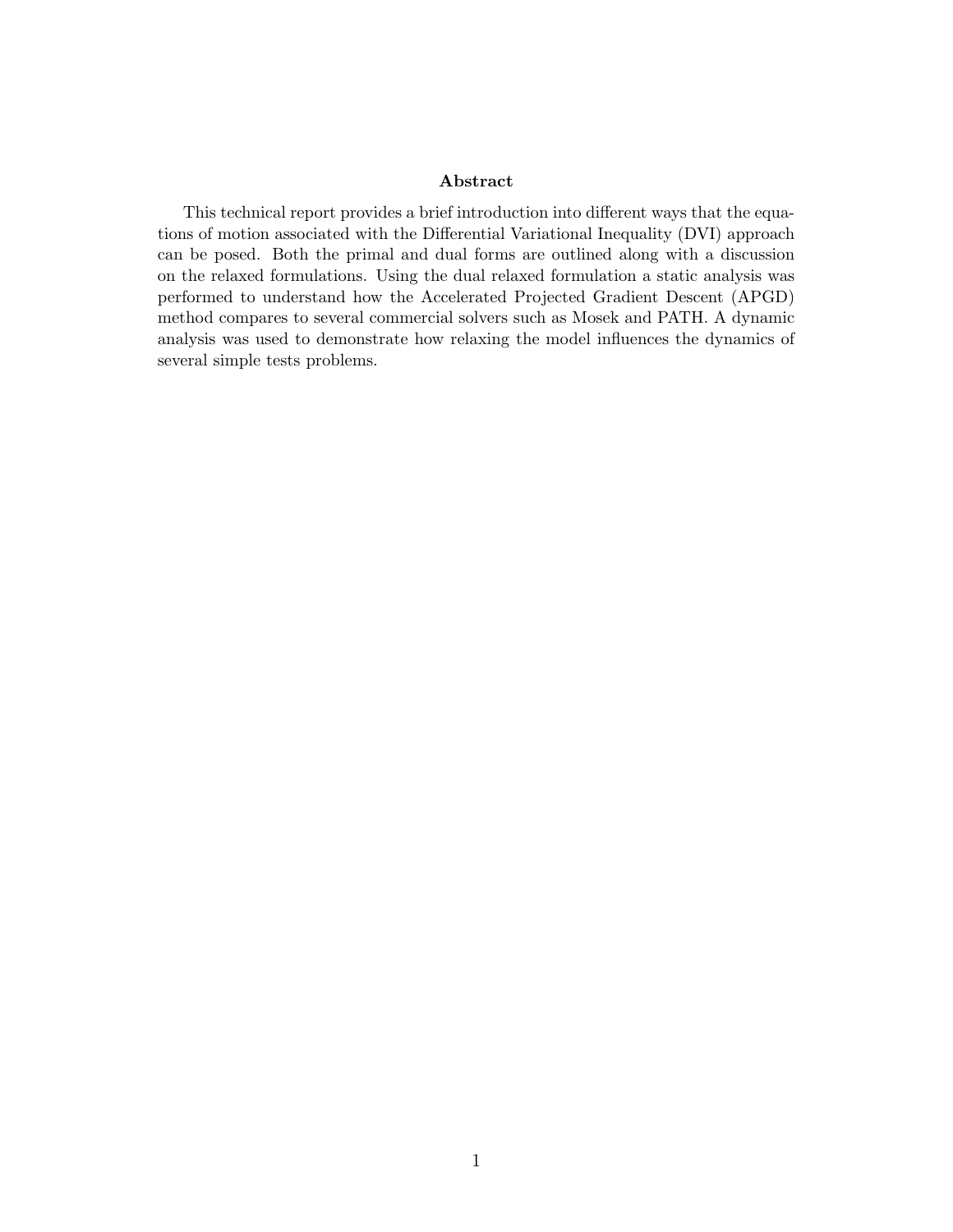# Contents

| 1              | Introduction                                                                                                                                 | 3                                                                                             |
|----------------|----------------------------------------------------------------------------------------------------------------------------------------------|-----------------------------------------------------------------------------------------------|
| $\overline{2}$ | Nomenclature                                                                                                                                 | 3                                                                                             |
| 3              | Formulations<br>3.1<br>3.2<br>Discretized Form<br>3.2.1<br>Forming the Cone Complementarity Problem (CCP)<br>3.3<br>3.4                      | $\boldsymbol{4}$<br>$\overline{4}$<br>$\overline{4}$<br>$\overline{5}$<br>5<br>$\overline{7}$ |
| 4              | <b>Solution Approaches</b><br>4.1<br>4.2<br>Dual Model<br>4.3<br>Equations of Motion (EOM) Model Using Extended Mathematical Program-<br>4.4 | 8<br>8<br>9<br>9<br>10                                                                        |
| $\overline{5}$ | <b>Numerical Experiments</b><br>Convergence Behavior<br>5.1<br>5.1.1<br>5.1.2<br>5.2<br>5.3<br>5.3.1<br>5.3.2<br>5.4<br>5.5                  | 10<br>11<br>11<br>12<br>13<br>15<br>16<br>18<br>19<br>21                                      |
| 6              | Conclusions<br>6.1<br>6.2                                                                                                                    | 23<br>23<br>23                                                                                |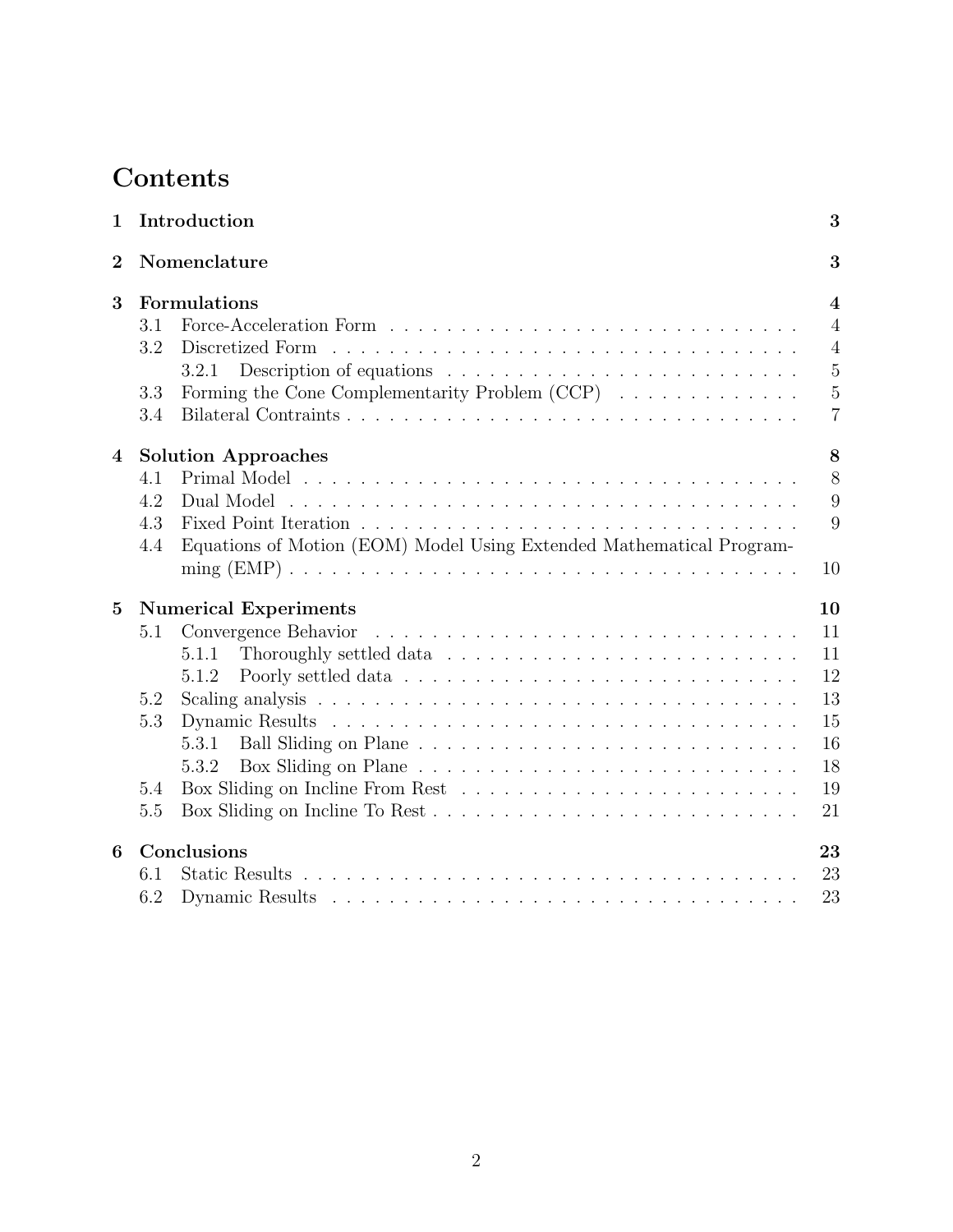## 1 Introduction

The goal of this technical report is to analyze several different solution methods to solve complementarity problems dealing with friction and contact. To this end the General Algebraic Modeling System (GAMS) [1] will be used as the test bed for different modeling and solution methods. Simulation data will be generated using Chrono [2] with Matlab used as the intermediate software to convert data formats.

The framework consists of a  $C_{++}$  library, Chrono [2] which is used for time integration and model specification, data is passed to Matlab in memory using the Matlab  $C_{++}$  API. A custom solver was written using this interface that passes the matrices associated with the problem into Matlab, solves the problem and then returns the solution back to Chrono. Within Matlab, a GAMS Data Exchange (GDX) [3] input file was generated for the GAMS model. Once GAMS has solved the problem it writes the solution to a GDX file which is read back into Matlab and subsequently passed to Chrono. This process repeats for each time integration step of a simulation.

# 2 Nomenclature

| $\mathbf{M} \in \mathbb{R}^{N_{dof} \times N_{dof}}$ Mass Matrix            | $\mathbf{N} \in \mathbb{R}^{(3N_c+N_b)\times(3N_c+N_b)}$ Shur Matrix |
|-----------------------------------------------------------------------------|----------------------------------------------------------------------|
| $\mathbf{D} \in \mathbb{R}^{N_{dof} \times (3N_c)}$ Contact Jacobian Matrix | $\mathbf{r} \in \mathbb{R}^{(3N_c+N_b)\times 1}$ Shur RHS            |
| $\mathbf{G} \in \mathbb{R}^{N_{dof} \times N_b}$ Joint Jacobian Matrix      | $\mathbf{f} \in \mathbb{R}^{N_{dof} \times 1}$ External Forces       |
| $\mathbf{C} \in \mathbb{R}^{N_{dof} \times (3N_c+N_b)}$ Jacobian Matrix     | h Time Step                                                          |
| $\mathbf{q} \in \mathbb{R}^{N_{dof} \times 1}$ Positions                    | $\mu$ Friction Constant                                              |
| $\mathbf{v} \in \mathbb{R}^{N_{dof} \times 1}$ Velocities                   | T Friction Cone                                                      |
| $\widehat{\gamma} \in \mathbb{R}^{3N_c \times 1}$ Contact Reaction Forces   | $\Upsilon$ <sup>o</sup> Polar Friction Cone                          |
| $\gamma \in \mathbb{R}^{3N_c \times 1}$ Contact Reaction Impulses           | $\Phi$ Gap Function                                                  |
| $\widehat{\lambda} \in \mathbb{R}^{N_b \times 1}$ Joint Reaction Forces     | $N_c$ Number of Contacts                                             |
| $\lambda \in \mathbb{R}^{N_b \times 1}$ Joint Reaction Impulses             | $Nb$ Number of Joints                                                |
| $\nu \in \mathbb{R}^{(3N_c+N_b)\times 1}$ Reaction Impulses                 | $N_{dof}$ Number of Degrees of Freedom                               |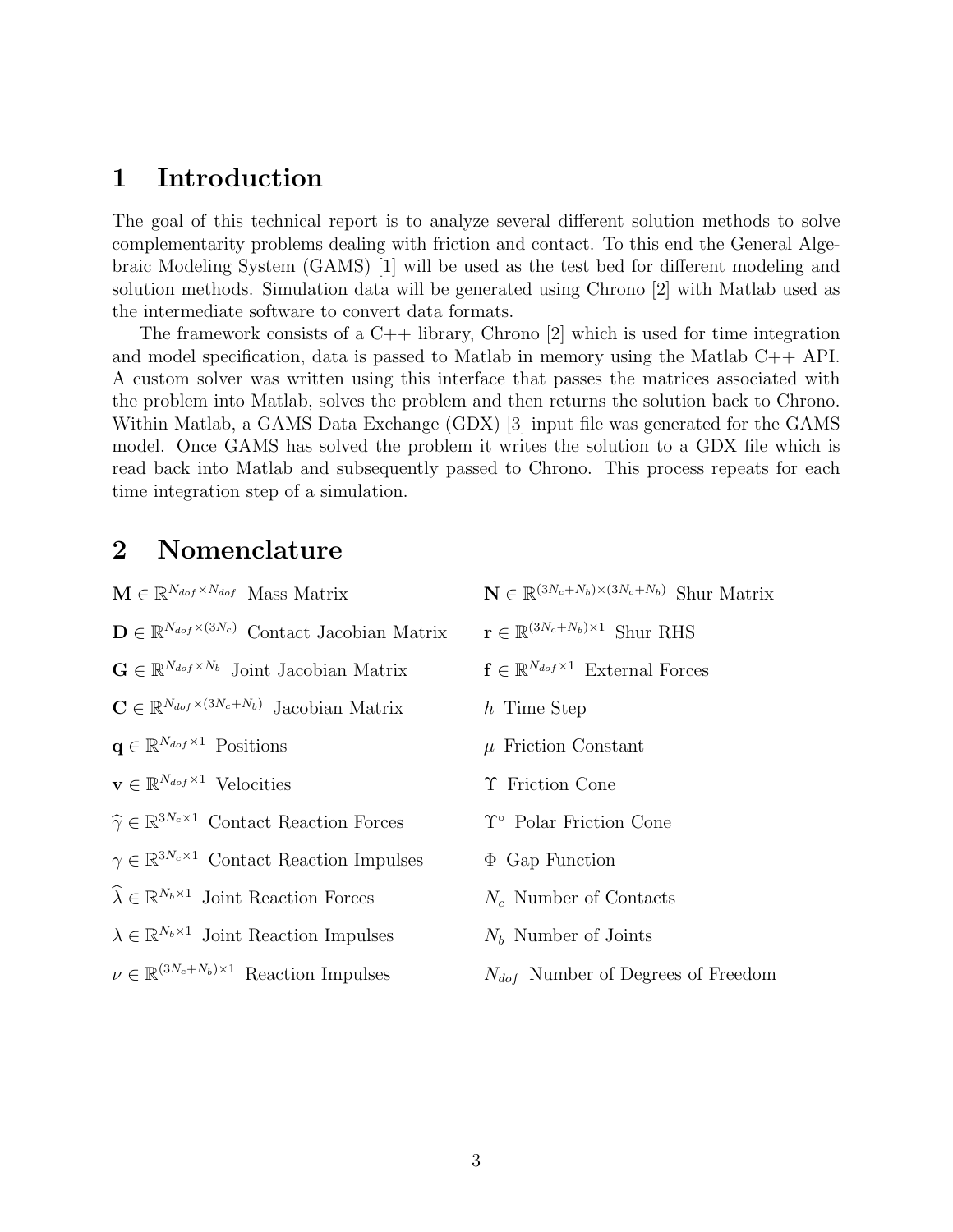# 3 Formulations

### 3.1 Force-Acceleration Form

Below are the equations for motion for a system of rigid bodies that have contact (unilateral) and joint (bilateral) constraints. Eq. 1b is a simple force balance stating  $M\dot{v} = f$  where the forces comprise of applied forces such as gravity, reaction forces from joints and frictional contact forces. Eq. 1c states that the joints must be satisfied at the position level (No drift). The complementarity condition, Eq. 1d, states that the Lagrange multiplier  $\hat{\gamma}_{i,n}$  is positive when the gap  $\Phi_i$  is zero and vice versa, a zero reaction force means that the gap is positive. Finally, using the maximum dissipation energy principle, Coulomb friction model can be posed as a minimization problem, Eq. 1e.

$$
\dot{\mathbf{q}} = \underbrace{\mathbf{L}}_{\mathbf{q}}(\mathbf{q}) \mathbf{v} \tag{1a}
$$

Velocity transformation matrix

Generalized Positions  
\n
$$
\underbrace{\mathbf{M}}_{\text{Mass matrix}}(\mathbf{q})\dot{\mathbf{v}} = \underbrace{\mathbf{f}(t, \mathbf{q}, \mathbf{v})}_{\text{Applied force}} - \overbrace{\mathbf{G}^{\text{T}}(\mathbf{q}, t)\hat{\lambda}}^{\text{Reaction force}} + \sum_{i \in \mathcal{A}(\mathbf{q}, \delta)} \underbrace{(\hat{\gamma}_{i,n} \mathbf{D}_{i,n} + \hat{\gamma}_{i,u} \mathbf{D}_{i,u} + \hat{\gamma}_{i,w} \mathbf{D}_{i,w})}_{\text{Frictional contact force}}
$$
\n(1b)

$$
\mathbf{0} = \mathbf{g}(\mathbf{q}, t) \tag{1c}
$$

$$
f_{\rm{max}}(x)=\frac{1}{2}x
$$

$$
i \in \mathcal{A}(\mathbf{q}(t), \delta) : 0 \le \widehat{\gamma}_{i,n} \perp \widehat{\Phi_i}(\mathbf{q}) \ge 0
$$
\n(1d)

$$
(\widehat{\gamma}_{i,u}, \widehat{\gamma}_{i,w}) = \underset{\sqrt{(\widehat{\gamma}_{i,u})^2 + (\widehat{\gamma}_{i,w})^2} < \mu_i \widehat{\gamma}_i}{\text{argmin}} \underbrace{\mathbf{v}^T \left( \widehat{\gamma}_{i,u} \, \mathbf{D}_{i,u} + \widehat{\gamma}_{i,w} \, \mathbf{D}_{i,w} \right)}_{\text{max}} \tag{1e}
$$

$$
\sqrt{(\widehat{\gamma}_{i,u})^2 + (\widehat{\gamma}_{i,w})^2} \leq \mu_i \widehat{\gamma}_{i,n}
$$
 Friction dissipation energy

Reaction force

Gap function

This model can be thought of as a "gap-force" model, where the complementarity condition is posed between the gap (or penetration distance)  $\Phi_i$  and the contact force between the two objects in contact  $\hat{\gamma}_{i,n}$ . The alternative to this model is the "impulse-velocity" model where the normal velocity is kept strictly positive, the downside of this is that drift may occur over time that causes small penetrations. This can become a problem with large models when the solver doesn't fully converge to a correct solution. Using a gap term accounts for drift between time steps and keeps the overall simulation more stable. However, as the amount of penetration is related to the size of the time step, large step sizes will cause the simulation to become unstable, therefore an appropriate time step should be determined for each simulation.

#### 3.2 Discretized Form

When the equations in Eq. 1 are discretized with respect to time, the Lagrange multipliers become reaction impulses rather than forces. Stabilization terms are added for both the contacts and the joints that correct for violations at the position level. The relaxation term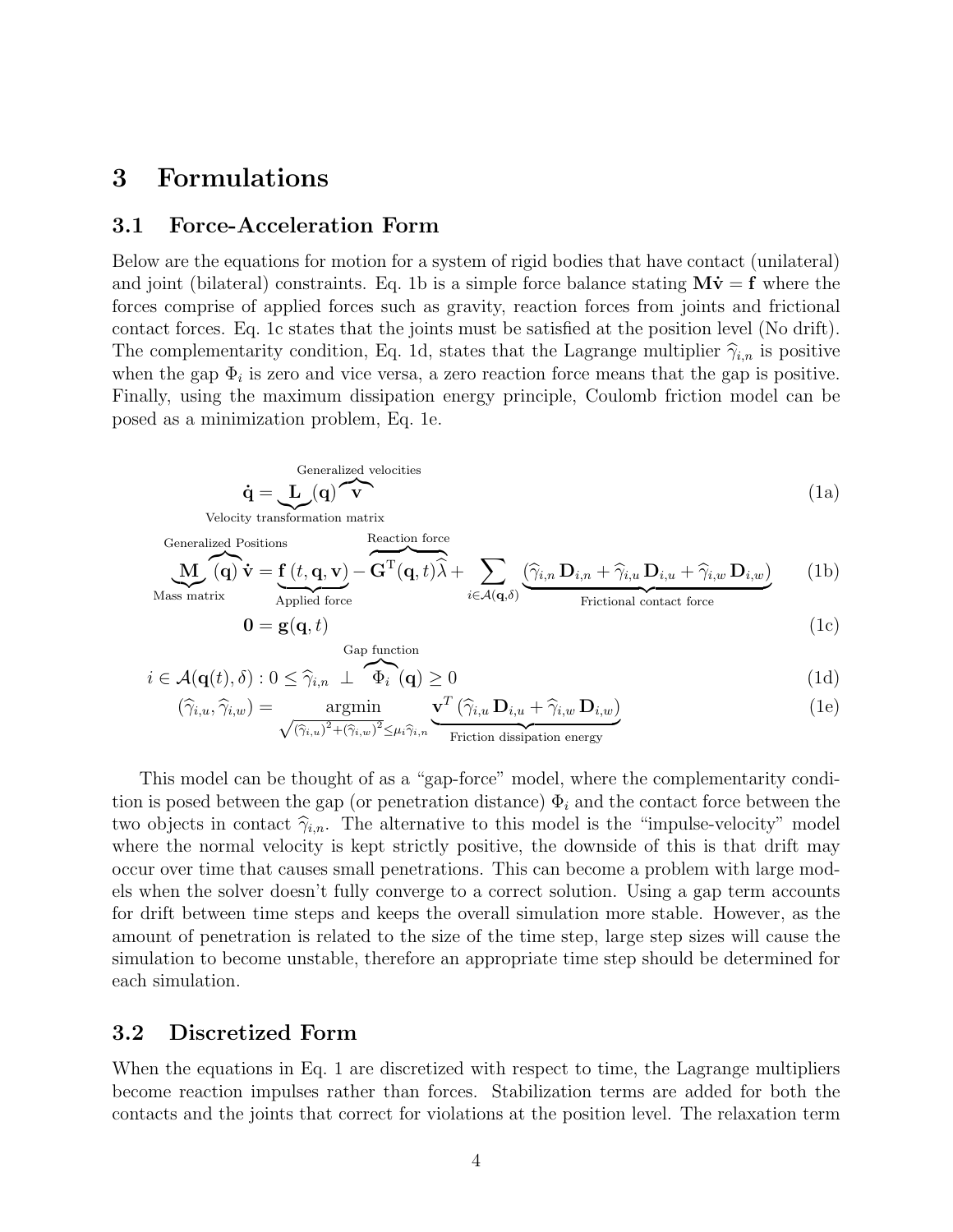in 2d is added so that the problem can be posed as the CCP in Eq. 13 it is possible to solve the equations of motion without this term using a fixed point iterations scheme and solving multiple optimization problems.

Generalized positions  
\n
$$
\mathbf{q}^{(l+1)} = \mathbf{q}^{(l)} + \hbar \sum_{\text{Velocity transformation matrix}}^{\text{Step size}} \mathbf{L}_{\text{in}}
$$
\n(2a)  
\nGeneralized speeds  
\n
$$
\mathbf{M}(\mathbf{v}^{(l+1)} - \mathbf{v}^{(l)}) = h\mathbf{f}(t^{(l)}, \mathbf{q}^{(l)}, \mathbf{v}^{(l)}) - \mathbf{G}(\mathbf{q}^{(l)}, t) \lambda + \sum_{i \in \mathcal{A}(q^{(l)}, \delta)} (\gamma_{i,n} \mathbf{D}_{i,n} + \gamma_{i,u} \mathbf{D}_{i,u} + \gamma_{i,w} \mathbf{D}_{i,w})
$$
\n(2b)  
\n
$$
0 = \frac{1}{h} \mathbf{g}(\mathbf{q}^{(l)}, t) + \mathbf{G}^{\mathrm{T}} \mathbf{v}^{(l+1)} + \frac{1}{h} \mathbf{g}_{t}
$$
\n(2c)  
\nStabilization term  
\nStabilization term  
\n
$$
i \in \mathcal{A}(q^{(l)}, \delta) : 0 \leq \frac{1}{h} \Phi_{i}(\mathbf{q}^{(l)}) + \mathbf{D}_{i,n}^{\mathrm{T}} \mathbf{v}^{(l+1)} - \mu_{i} \sqrt{(\mathbf{D}_{i,v}^{\mathrm{T}} \mathbf{v}^{(l+1)})^{2} + (\mathbf{D}_{i,v}^{\mathrm{T}} \mathbf{v}^{(l+1)})^{2}} + \gamma_{i,n} \geq 0
$$
\n(2d)  
\n
$$
(\gamma_{i,u}, \gamma_{i,w}) = \underset{\sqrt{\gamma_{i,u}^{2} + \gamma_{i,w}^{2}} \leq \mu_{i} \gamma_{i,n}}{\operatorname{argmin}} \mathbf{v}^{\mathrm{T}}(\gamma_{i,u} \mathbf{D}_{i,u} + \gamma_{i,w} \mathbf{D}_{i,w})
$$
\n(2e)

#### 3.2.1 Description of equations

Eq. 2a Time integration to get new positions from new velocities

- Eq. 2b Taking Eq. 1b and multiplying through by the timestep, unknowns are now impulses.
- Eq. 2c Taylor series expansion of Eq. 1c where constraints are enforced at the velocity level. The stabilization term corrects for any drift between the current and actual solutions.
- Eq. 2d Complementarity condition between the contact impulse and the Taylor series expansion of the gap term from Eq. 1d. The stabilization term corrects for any drift/penetration which can occur over time. The relaxation condition is added so that the KKT conditions for Eq. 2d and Eq. 2e can be written as shown in Eq. 13.
- Eq. 2e Conic constraint based on friction model.

#### 3.3 Forming the Cone Complementarity Problem (CCP)

In order to get to the Cone Complementarity Problem defined in 13 first write the KKT conditions for the optimization problem in Eq. 2e, where  $\lambda_i$  is a slack variable.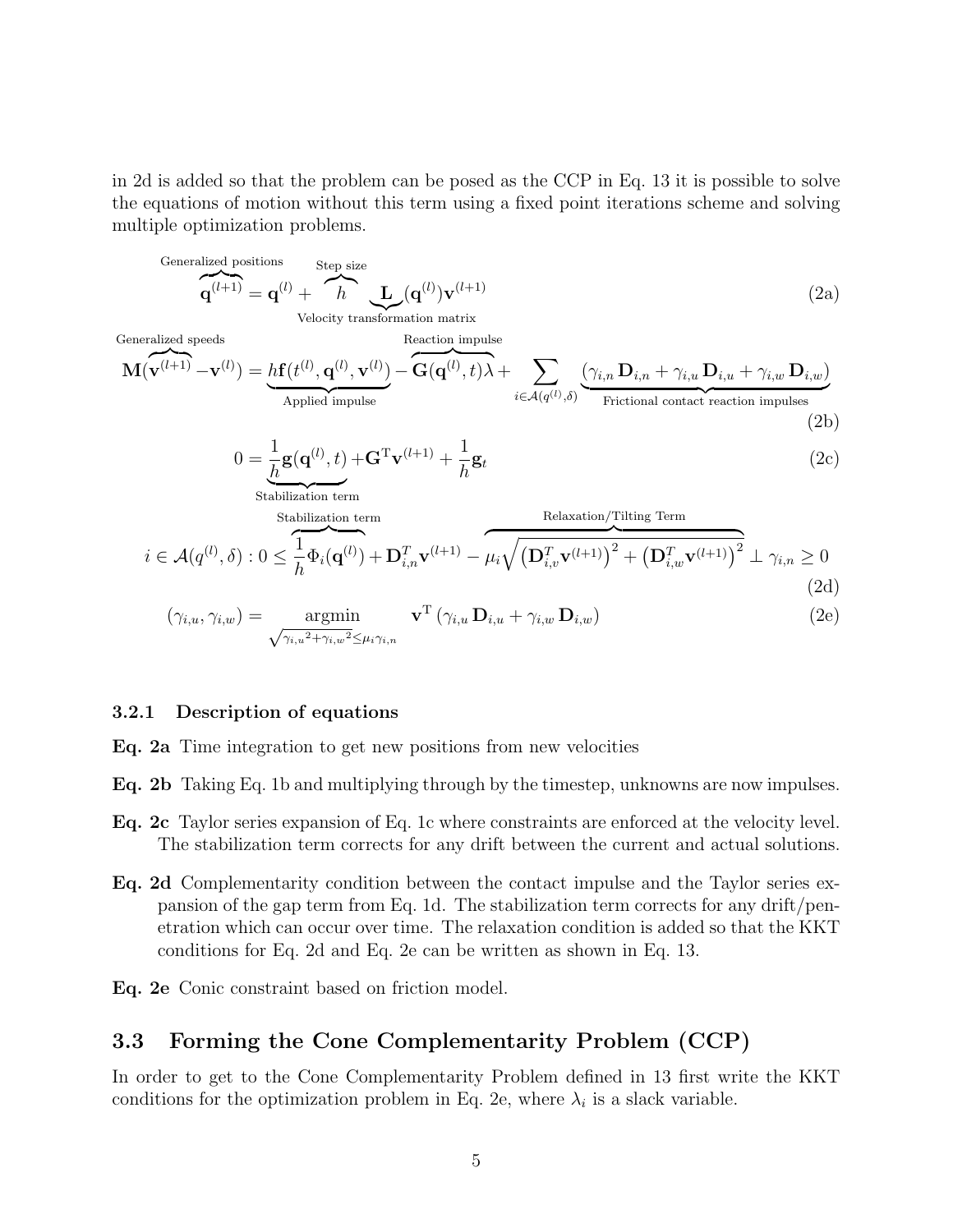$$
\mathbf{D}_{i,u}^{\mathrm{T}} \mathbf{v} + \lambda_i \frac{\gamma_{i,u}}{\sqrt{\gamma_{i,u}^2 + \gamma_{i,w}^2}} = 0
$$
 (3a)

$$
\mathbf{D}_{i,w}^{\mathrm{T}} \mathbf{v} + \lambda_i \frac{\gamma_{i,w}}{\sqrt{\gamma_{i,u}^2 + \gamma_{i,w}^2}} = 0
$$
 (3b)

$$
\mu_i \gamma_{i,n} - \sqrt{\gamma_{i,u}^2 + \gamma_{i,w}^2} \ge 0
$$
\n(3c)

$$
\lambda_i \ge 0 \tag{3d}
$$

$$
\lambda_i \left( \mu_i \gamma_{i,n} - \sqrt{\gamma_{i,u}^2 + \gamma_{i,w}^2} \right) = 0 \tag{3e}
$$

Then combine Eq. 3a and 3b to obtain the following expression for  $\lambda_i$ :

$$
\lambda_i = \sqrt{\left(\mathbf{D}_{i,u}^{\mathrm{T}} \mathbf{v}\right)^2 + \left(\mathbf{D}_{i,w}^{\mathrm{T}} \mathbf{v}\right)^2}
$$
(4)

The following expression can be obtained from Eq. 2d for the case where  $\gamma_{i,n} > 0$ :

$$
\frac{1}{h}\Phi_i + \mathbf{D}_{i,n}^{\mathrm{T}}\mathbf{v} = \mu_i \sqrt{\left(\mathbf{D}_{i,u}^{\mathrm{T}}\mathbf{v}\right)^2 + \left(\mathbf{D}_{i,w}^{\mathrm{T}}\mathbf{v}\right)^2} = \mu_i \lambda_i
$$
\n(5)

Now, define  $\mathbf{g}_i = \left[\frac{1}{h}\Phi_i + \mathbf{D}_{i,n}^{\mathrm{T}}\mathbf{v}, \mathbf{D}_{i,u}^{\mathrm{T}}\mathbf{v}, \mathbf{D}_{i,w}^{\mathrm{T}}\mathbf{v}\right]^{\mathrm{T}}$  and consider the following:

$$
\mathbf{g}_i^{\mathrm{T}} \gamma_i = \gamma_{i,n} \left( \frac{1}{h} \Phi_i + \mathbf{D}_{i,n}^{\mathrm{T}} \mathbf{v} \right) + \gamma_{i,u} \mathbf{D}_{i,u}^{\mathrm{T}} \mathbf{v} + \gamma_{i,w} \mathbf{D}_{i,w}^{\mathrm{T}} \mathbf{v}
$$
(6)

Substitute Eq. 5, 3a, and 3b into Eq. 6:

$$
\mathbf{g}_i^{\mathrm{T}} \gamma_i = \gamma_{i,n} \mu_i \lambda_i - \gamma_{i,u} \lambda_i \frac{\gamma_{i,u}}{\sqrt{\gamma_{i,u}^2 + \gamma_{i,w}^2}} - \gamma_{i,w} \frac{\gamma_{i,u}}{\sqrt{\gamma_{i,w}^2 + \gamma_{i,w}^2}} = \lambda_i \left( \gamma_{i,n} \mu_i - \sqrt{\gamma_{i,w}^2 + \gamma_{i,w}^2} \right) = 0 \tag{7}
$$

where the last equality in Eq. 7 is based on Eq. 3e.

Using Eq. 3c the condition that  $\gamma_i \in \Upsilon_i$  can be easily verified, and by Eq. 2d that  $-\mathbf{g}_i \in \Upsilon_i^{\circ}$ . Additionally, Eq. 7 shows that  $-\mathbf{g}_i \perp \gamma_i$ , so the complementarity condition  $\Upsilon_i \ni \gamma \perp -\mathbf{g}_i \in \Upsilon_i^{\circ}$  holds.

By defining  $\mathbf{b}_i = \left[\frac{1}{h}\Phi_i, 0, 0\right]^{\mathrm{T}}$  and  $\mathbf{k} = \mathbf{M}\mathbf{v}^{(l)} + h\mathbf{f}\left(t^{(l)}, \mathbf{q}^{(l)}, \mathbf{v}^{(l)}\right)$ , Eq. 2b can be expressed as

$$
\mathbf{M}\mathbf{v}^{(l+1)} = \mathbf{k} + \mathbf{D}\gamma^{(l+1)},\tag{8}
$$

which leads to the following expression for  $\mathbf{v}^{(l+1)}$  in terms of  $\gamma^{(l+1)}$ :

$$
\mathbf{v}^{(l+1)} = \mathbf{M}^{-1} \left( \mathbf{k} + \mathbf{D} \gamma^{(l+1)} \right). \tag{9}
$$

Define the matrix  $N$  and vector  $r$  as follows: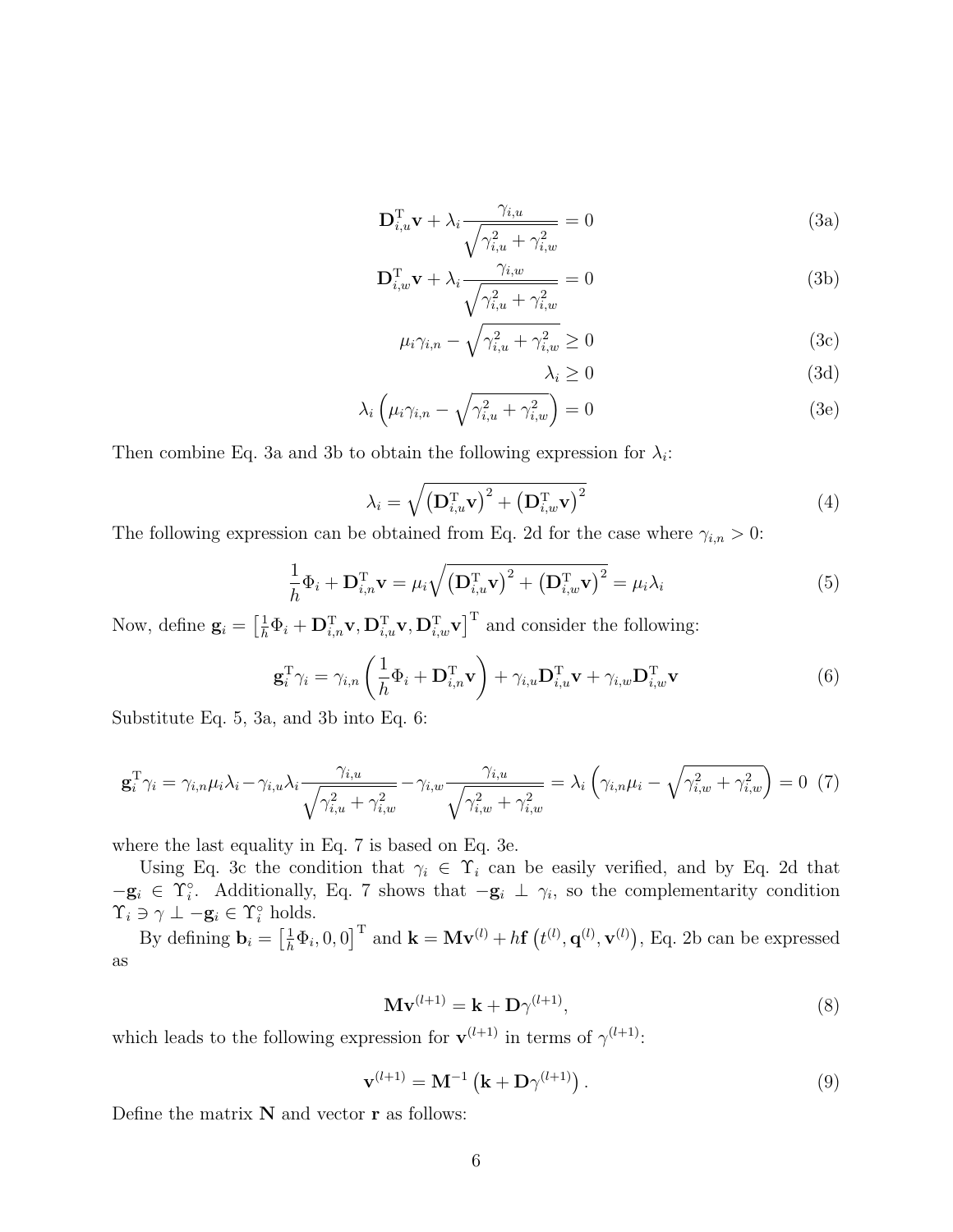$$
\mathbf{N} = \mathbf{D}^{\mathrm{T}} \mathbf{M}^{-1} \mathbf{D},\tag{10}
$$

$$
\mathbf{r} = \mathbf{b} + \mathbf{D}^{\mathrm{T}} \mathbf{M}^{-1} \mathbf{k}.
$$
 (11)

With these definitions, it is easy to show that

$$
\mathbf{g}_i = \mathbf{D}_i^{\mathrm{T}} \mathbf{v}^{(l+1)} + \mathbf{b}_i \tag{12a}
$$

$$
= \mathbf{D}_i^{\mathrm{T}} \left( \mathbf{M}^{-1} \mathbf{k} + \mathbf{M}^{-1} \mathbf{D} \gamma^{(l+1)} \right) + \mathbf{b}_i \tag{12b}
$$

$$
= \mathbf{D}_i^{\mathrm{T}} \mathbf{M}^{-1} \mathbf{D} \gamma^{(l+1)} + \mathbf{D}_i^{\mathrm{T}} \mathbf{M}^{-1} \mathbf{k} + \mathbf{b}_i
$$
 (12c)

$$
= \left(\mathbf{N}\gamma^{(l+1)} + \mathbf{r}\right)_i. \tag{12d}
$$

Therefore, it has been shown that solving the relaxed form of the equations of motion (Equations 2a-2e) is equivalent to solving the CCP in Equation 13.

Find 
$$
\gamma_i^{(l+1)}
$$
, for  $i = 1, ..., N_c$   
such that  $\Upsilon_i \ni \gamma_i^{(l+1)} \perp - (\mathbf{N}\gamma^{(l+1)} + \mathbf{r})_i \in \Upsilon_i^{\circ}$  (13a)

where 
$$
\Upsilon_i = \{ [x, y, z]^T \in \mathbb{R}^3 | \sqrt{y^2 + z^2} \le \mu_i x \}
$$
 (13b)

and 
$$
\Upsilon_i^{\circ} = \{ [x, y, z]^T \in \mathbb{R}^3 | x \le -\mu_i \sqrt{y^2 + z^2} \},
$$
 (13c)

### 3.4 Bilateral Contraints

The formulation above is valid when dealing with contact constraints. Some modifications need to be made so that bilateral constraints can be solved in the same formulation. Modify 8, and 9 to include the bilateral constraint term

$$
\mathbf{M}\mathbf{v}^{(l+1)} = \mathbf{k} - \mathbf{G}\lambda^{(l+1)} + \mathbf{D}\gamma^{(l+1)},\tag{14a}
$$

$$
\mathbf{v}^{(l+1)} = \mathbf{M}^{-1} \left( \mathbf{k} - \mathbf{G} \lambda^{(l+1)} + \mathbf{D} \gamma^{(l+1)} \right). \tag{14b}
$$

Define the full jacobian matrix  $C$  as follows:

$$
\mathbf{C} = \begin{bmatrix} \mathbf{D} & \mathbf{G} \end{bmatrix} \tag{15}
$$

specify the vector of stabilization terms b as:

$$
\mathbf{b}_{i} = \left[\frac{1}{h}\Phi_{i}, 0, 0, \ldots, \frac{1}{h}\Phi_{N_c}\right]^{\mathrm{T}}
$$
\n(16)

$$
\mathbf{b}_{j} = \left[\frac{1}{h}\mathbf{g}(\mathbf{q}^{(l)}, t)_{j}...\frac{1}{h}\mathbf{g}(\mathbf{q}^{(l)}, t)_{N_{b}}\right]^{\mathrm{T}}
$$
(17)

for 
$$
i = 1, ..., N_c
$$
  
for  $j = 1 + N_c, ..., N_b + N_c$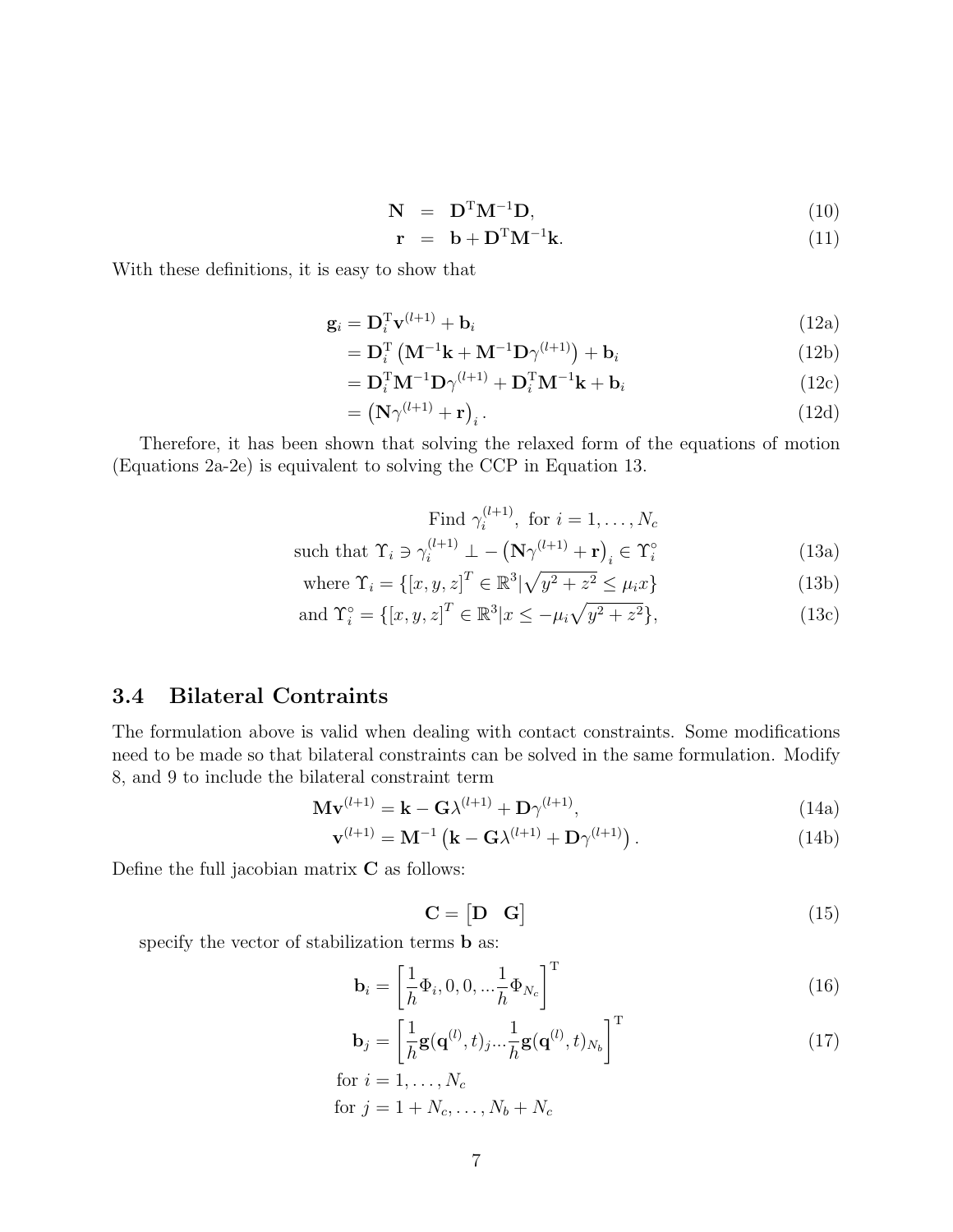then rewrite 10 and 11 to get

$$
\mathbf{N} = \mathbf{C}^{\mathrm{T}} \mathbf{M}^{-1} \mathbf{C},\tag{18}
$$

$$
\mathbf{r} = \mathbf{b} + \mathbf{C}^{\mathrm{T}} \mathbf{M}^{-1} \mathbf{k} \tag{19}
$$

Next specify the new vector of unknowns  $\nu$ :

$$
\nu = \begin{bmatrix} \gamma \\ \lambda \end{bmatrix} \tag{20}
$$

The CCP can then be re-written as shown in 21. The bilateral constrains are handled differently than the contact constraints as they do not nned to be projected onto a cone.

## 4 Solution Approaches

If we start at the CCP formulation of this problem, there are two possible quadratic problems that can be formed.

Find 
$$
\nu_i^{(l+1)}
$$
, for  $i = 1, ..., N_c$   
\n
$$
\nu_j^{(l+1)}, \text{ for } j = 1 + N_c, ..., N_b + N_c
$$
\nsuch that  $\Upsilon_i \ni \nu_i^{(l+1)} \perp - (\mathbf{N}\nu^{(l+1)} + \mathbf{r})_i \in \Upsilon_i^\circ$  (21a)  
\nsuch that  $\mathbb{R}^m \ni \nu_j^{(l+1)} \perp - (\mathbf{N}\nu^{(l+1)} + \mathbf{r})_j \in \{0\}^m$  (21b)

where 
$$
\Upsilon_i = \{ [x, y, z]^T \in \mathbb{R}^3 | \sqrt{y^2 + z^2} \le \mu_i x \}
$$
 (21c)

and 
$$
\Upsilon_i^{\circ} = \{ [x, y, z]^T \in \mathbb{R}^3 | x \le -\mu_i \sqrt{y^2 + z^2} \},
$$
 (21d)

### 4.1 Primal Model

The primal form of this model solves the problem using velocities as the unknowns. A change of variables needs to be performed for the complementarity condition stated in Eq. 13b. The set of equations Eq. 12a-12d can be used to convert the unknowns from  $\nu$ , which are impulses, to v which are velocities.

Eq. 21a can then be re-written as shown in Eq. 22

$$
\Upsilon_i \ni \nu_i^{(l+1)} \perp - (\mathbf{C}^{\mathrm{T}} \mathbf{v}^{(l+1)} + \mathbf{b})_i \in \Upsilon_i^{\circ} \tag{22}
$$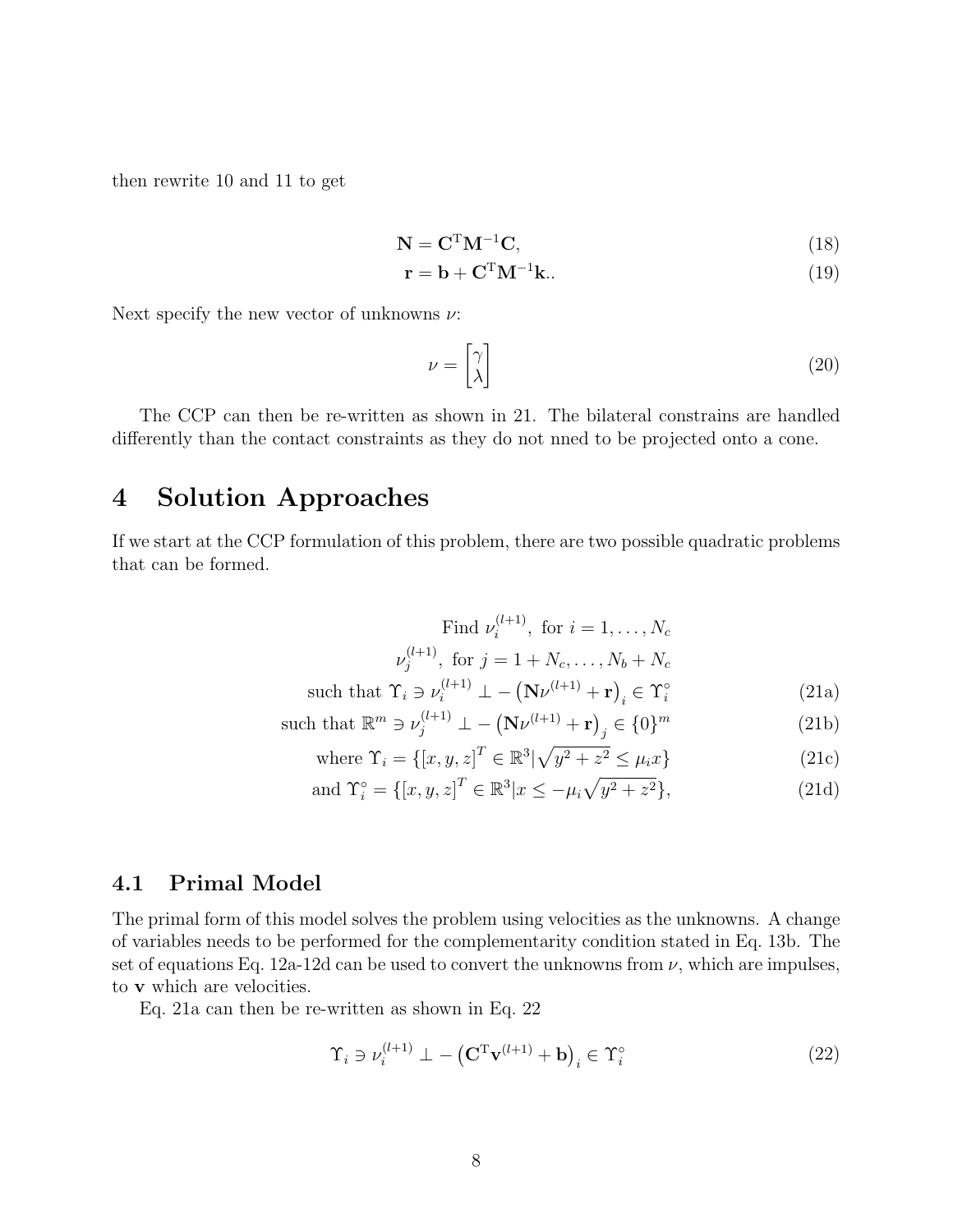Equations 22, 13b and 13c form the first order optimality conditions which allow the problem to be posed as the following quadratic programming problem with conic constraints.

$$
\min f(\gamma) = \frac{1}{2} \mathbf{v}^{(l+1)T} \mathbf{M} \mathbf{v}^{(l+1)} + \mathbf{f}^{T} \mathbf{v}
$$
\nsubject to  $\Upsilon_i^{\circ} \ni (\mathbf{C}^{T} \mathbf{v}^{(l+1)} + \mathbf{b})_i$ \n
$$
\{0\}^{m} \ni (\mathbf{C}^{T} \mathbf{v}^{(l+1)} + \mathbf{b})_j
$$
\nfor  $i = 1, 2, ..., N_c$ \n
$$
j = 1 + N_c, 2 + N_c, ..., N_b + N_c
$$
\n(23)

### 4.2 Dual Model

In the dual model the problem is posed such that the unknowns are impulses rather than velocities. The constraints are easier to handle as the projection of  $\nu_i \in \Upsilon_i$  is more straightforward. However the computation of  $N$  is more costly. Most of the time needed to solve this optimization problem is used to perform matrix vector multiplications. In this case equations 13a, 13b and 13c form the first order optimality conditions which allow the problem to be posed as a quadratic programming problem with conic constraints.

$$
\min f(\nu) = \frac{1}{2} \nu^{\mathrm{T}} \mathbf{N} \nu + \mathbf{r}^{\mathrm{T}} \gamma
$$
\n
$$
\text{subject to } \nu_{i} \in \Upsilon_{i}
$$
\n
$$
\nu_{j} \in \mathbb{R}^{m}
$$
\n
$$
\text{for } i = 1, 2, \dots, N_{c}
$$
\n
$$
j = 1 + N_{c}, 2 + N_{c}, \dots, N_{b} + N_{c}
$$
\n
$$
\nu = \left[ \gamma_{1}^{\mathrm{T}}, \dots, \gamma_{N_{c}}^{\mathrm{T}}, \dots, \gamma_{N_{b}}^{\mathrm{T}} \right]^{\mathrm{T}} \in \mathbb{R}^{3N_{c} + N_{b}}
$$
\n(24)

#### 4.3 Fixed Point Iteration

An alternate way to write the equations of motion does not contain the relaxation term as in Eq. 2d, the discretized version is shown in Eq. 25

$$
i \in \mathcal{A}(q^{(l)}, \delta) : 0 \le \frac{1}{h} \Phi_i(\mathbf{q}^{(l)}) + \mathbf{D}_{i,n}^T \mathbf{v}^{(l+1)} \perp \gamma_{i,n} \ge 0
$$
\n(25)

For both of the models posed above an approximation was made to the relaxation term s where  $s = \mu \sqrt{\mathbf{D}_{i,v}^{\mathrm{T}} \mathbf{v}^{(l+1)^2} + \mathbf{D}_{i,w}^{\mathrm{T}} \mathbf{v}^{(l+1)^2}}$  setting it to zero. By doing so the problem becomes easier to solve as the computation of s requires the unknown velocities. One solution is to use a fixed point iteration scheme where the same quadratic optimization problem is solved and s is fixed for each solve. At the end of the solve the value is updated and the problem solved again until s has converged. The two optimization problems in Eq. 23 and Eq. 24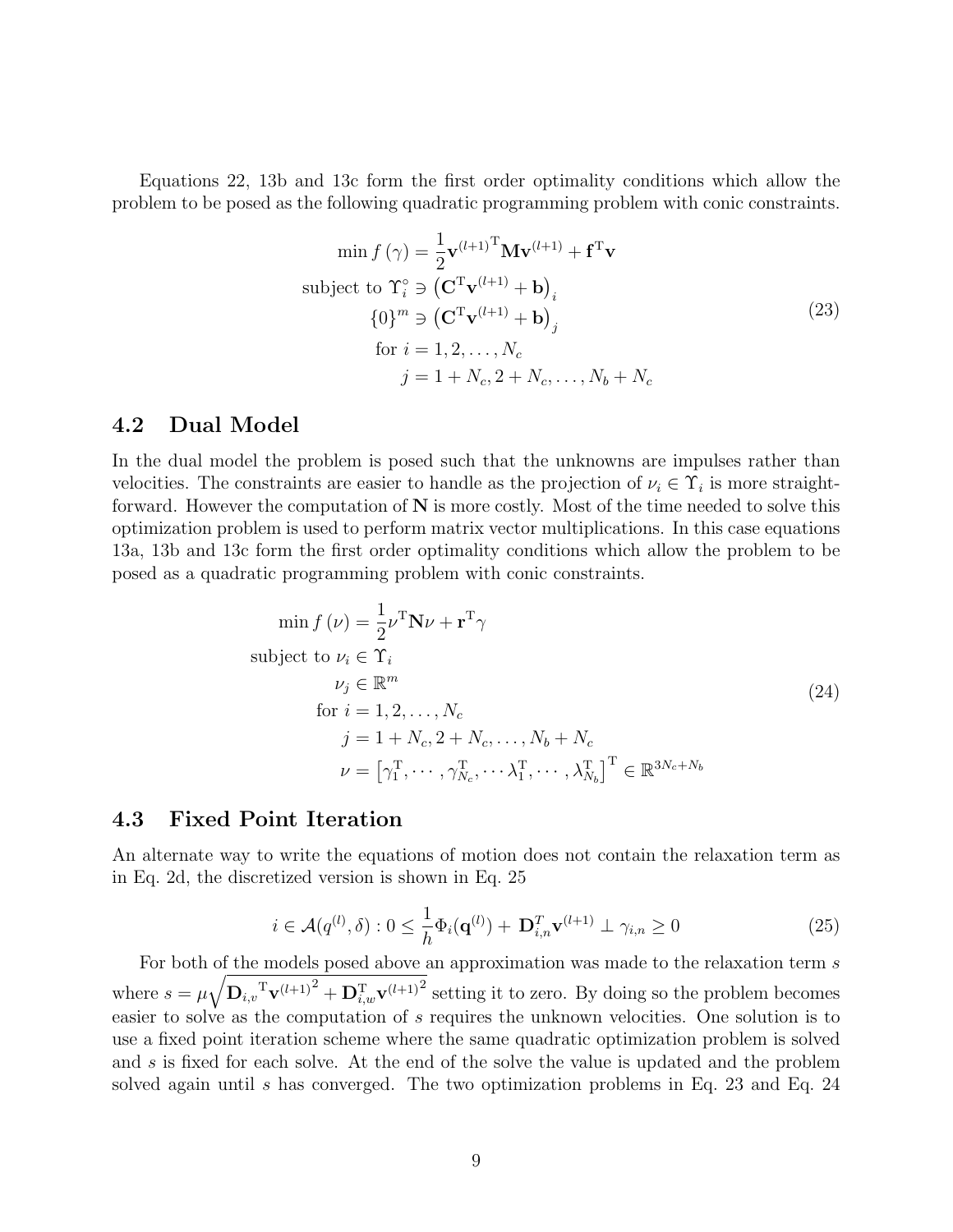need to be modified slightly as shown in Eq. 26 for the primal problem and Eq. 27 for the dual problem.

$$
\min f(\gamma) = \frac{1}{2} \mathbf{v}^{(l+1)} \mathbf{M} \mathbf{v}^{(l+1)} + \mathbf{f}^T \mathbf{v}
$$
\nsubject to  $\Upsilon_i^{\circ} \ni (\mathbf{C}^T \mathbf{v}^{(l+1)} + \mathbf{b})_i - \mu \sqrt{\mathbf{C}_{i,v}^T \mathbf{v}^{(l+1)^2} + \mathbf{C}_{i,w}^T \mathbf{v}^{(l+1)^2}}$ \n
$$
\{0\}^m \ni (\mathbf{C}^T \mathbf{v}^{(l+1)} + \mathbf{b})_j
$$
\nfor  $i = 1, 2, ..., N_c$   
\n $j = 1 + N_c, 2 + N_c, ..., N_b + N_c$   
\n $\min f(\gamma) = \frac{1}{2} \gamma^T \mathbf{N} \gamma + \mathbf{r}^T \gamma$   
\nsubject to  $\nu_i \in \Upsilon_i$   
\n $\nu_j \in \mathbb{R}^m$   
\n $\mathbf{r}_i = \mathbf{b}_i + \mathbf{D}^T \mathbf{M}^{-1} \mathbf{k} - \mu \sqrt{\mathbf{D}_{i,v}^T \mathbf{v}^{(l+1)^2} + \mathbf{D}_{i,w}^T \mathbf{v}^{(l+1)^2}}$ \n $\mathbf{r}_j = \mathbf{b}_j + \mathbf{G}^T \mathbf{M}^{-1} \mathbf{k}$   
\nfor  $i = 1, 2, ..., N_c$   
\n $j = 1 + N_c, 2 + N_c, ..., N_b + N_c$ \n\n
$$
(27)
$$

### 4.4 Equations of Motion (EOM) Model Using Extended Mathematical Programming (EMP)

The final way to solve this problem is to solve the EOM in Eq. 2 directly using the GAMS Extended Mathematical Programming (EMP) framework [4]. Like before, the equations can be solved with or without the relaxation term.

## 5 Numerical Experiments

In this section the APGD solver is compared to other methods using several different numerical experiments. A static analysis in Sec. 5.2 is used to demonstrate how the APGD method scales and converges for the relaxed dual formulation. Dynamic tests in Sec. 5.3 are used to demonstrate how the relaxation term influences the results of several different test cases.

For all numerical experiments, double precision arithmetic was used so that a fair comparison with respect to timing could be made.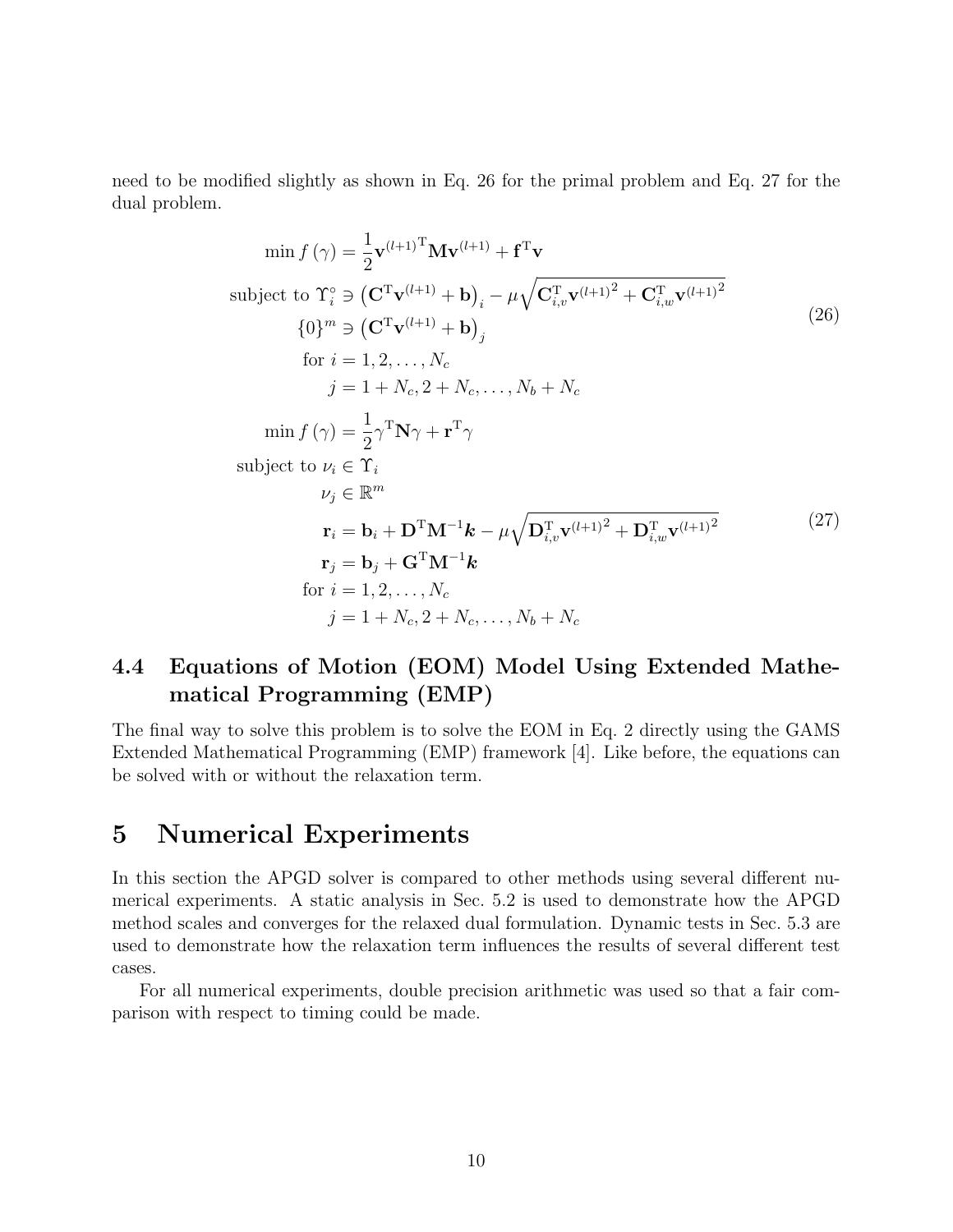### 5.1 Convergence Behavior

The purpose of this test was to show how the APGD and Mosek [5, 6] solvers react when provided different initial conditions. Two sets of initial conditions were generated, the first is referred to as "thoroughly settled" and the second as "poorly settled". for each set of data, 320 spheres were settled in a container for 4 seconds of physical time with a time step of  $h = 0.0005$ . The thoroughly settled data used up to 10000 iterations to settle while the poorly settled data was limited to only 10 solver iterations per step. After 4 seconds of simulation the settled data sets were stored and then used as the initial conditions for both Mosek and APGD. The goal was to solve both problems using Mosek for a single time step and get an optimal objective value, then using APGD, determine how many iterations it takes to reach the same objective value. Table 5.1 shows the condition number of the shur matrix, the kinetic energy of the spheres and the maximum number of iterations used during the settling process.

Because the simulation parameters for the thoroughly settled data set allow the simulation to run to a larger number of iterations, and therefore better convergence, the kinetic energy of the settled data is lower than that of the poorly settled case. In practice this also means that the thoroughly settled data set has smaller inter-penetrations between spheres resulting in a more stable configuration that is easier to solve.

|                               | cond $(D^T M^{-1} D)$ Kinetic Energy Max Iterations |        |        |
|-------------------------------|-----------------------------------------------------|--------|--------|
| Thoroughly Settled $8.33E+22$ |                                                     | 0.0215 | -10000 |
| Poorly Settled                | $4.67E + 23$                                        | 1.5637 | 10     |

Table 1: Condition number, kinetic energy and the maximum iterations used during settling for both data sets.

In order to plot the objective function on a log scale its absolute value was taken. Default settings were used for APGD and Mosek, PATH [7] is not shown for the objective function plots as it is solving the EOM directly and there is no specified objective function. PATH had difficulty solving larger problems as it has a default time limit of 3600 seconds when solving a model. This limit can be increased but the as the default was already several orders of magnitude slower than APGD or Mosek, the limit was not changed.

#### 5.1.1 Thoroughly settled data

Letting the spheres settle thoroughly resulted in 1049 contacts, this problem was then solved using the Mosek solver, the objective function value returned by this solver was used as the target objective value for the APGD solver, the APGD solver was allowed to iterate without an upper bound until it reached this target value. In this case the target objective was −0.0232 reached after 23 Mosek iterations, after 561 iterations the APGD solver reached a value of −0.023199. Note that as the dual formulation is being used the objective value used here is the dual objective.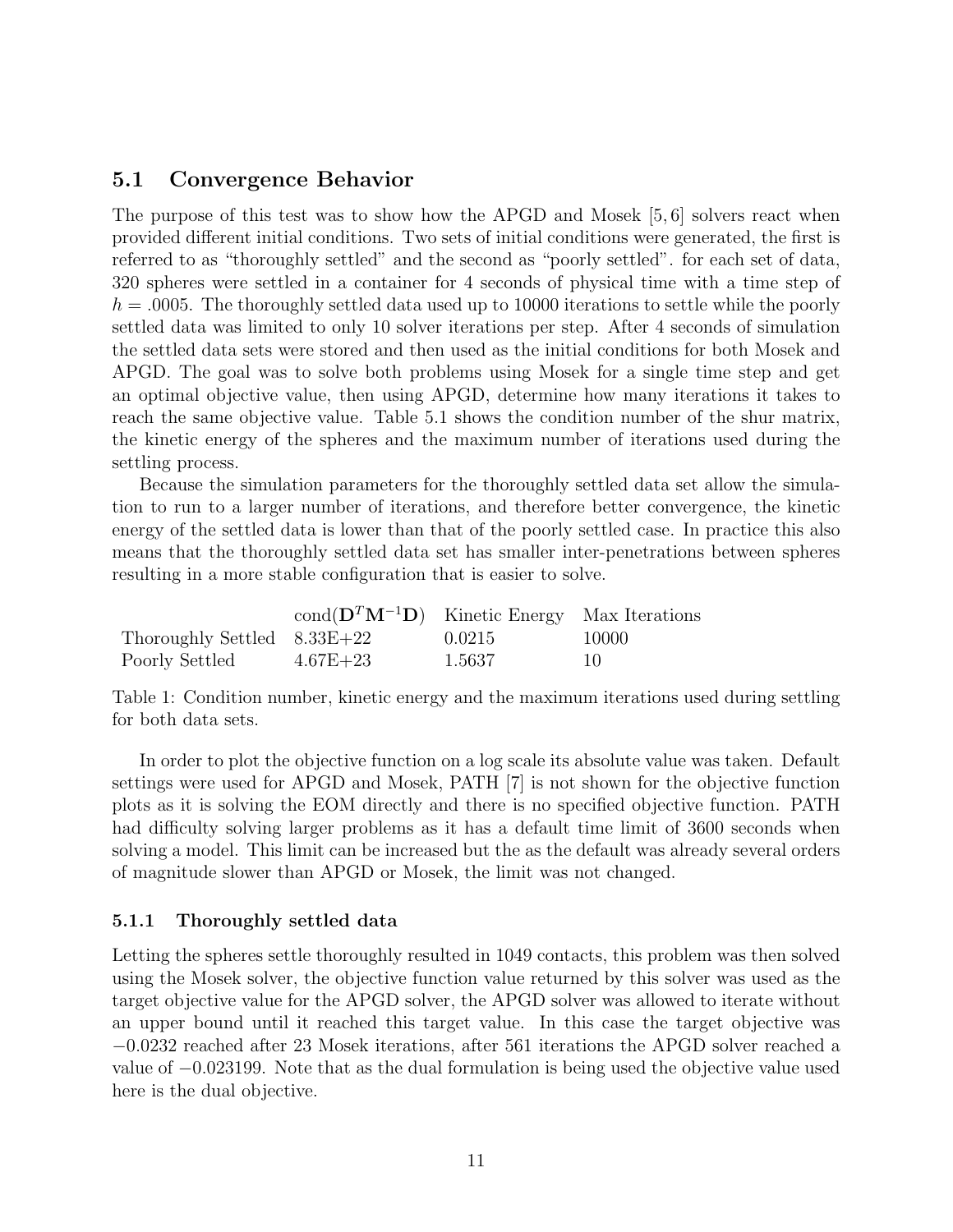

Figure 1: Absolute value of the objective function value for increasing number of iterations on a log-log plot. Mosek has strange convergence behavior in terms of it's objective function, ultimately it reaches the same solution.



Sorted frictional contact force magnitude for each contact

Figure 2: Increasing the number of iterations for the APGD solver brings the solution closer to that of Mosek. The APGD 561 case is exactly on top of the Mosek solution, making it difficult to see the line.

#### 5.1.2 Poorly settled data

Letting the spheres settle poorly resulted in 1050 contacts, the Mosek solver performed 21 iterations to get to an objective function value of −0.5312, in comparison APGD took 825 to get to an objective function value of −0.53119.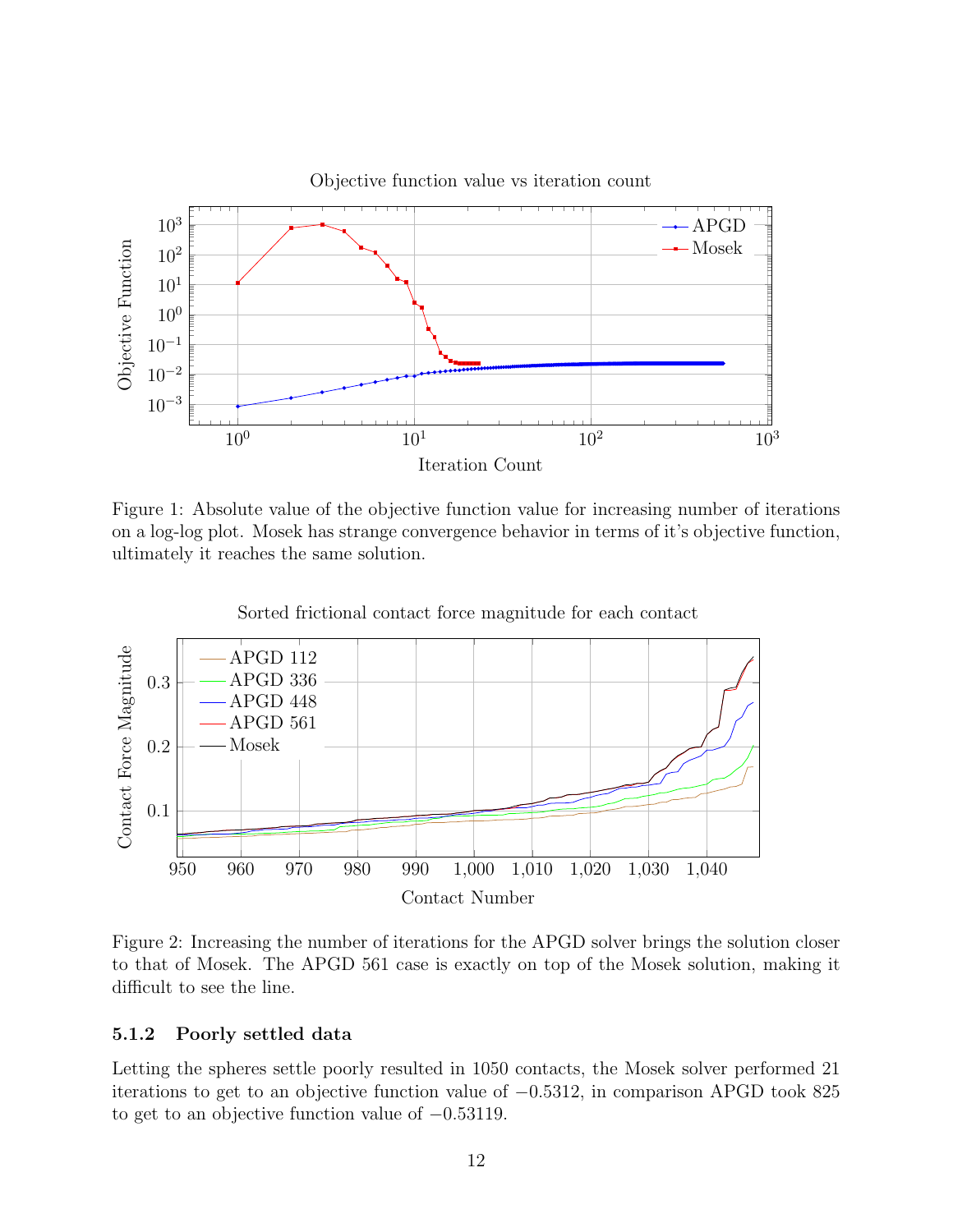

Figure 3: Absolute value of the objective function value for increasing number of iterations on a log-log plot.



Sorted frictional contact force magnitude for each contact

Figure 4: Increasing the number of iterations for the APGD solver brings the solution closer to that of Mosek.

### 5.2 Scaling analysis

The goal of this test was to understand how the solver scales with increasing problem size initial data with increasing number of settled spheres was used. The number of spheres ranged from 64 to 2560 at increments of 64 bodies. The number of contacts ranged from 77 to 9228. PATH results are shown for the first six problems after which it timed out after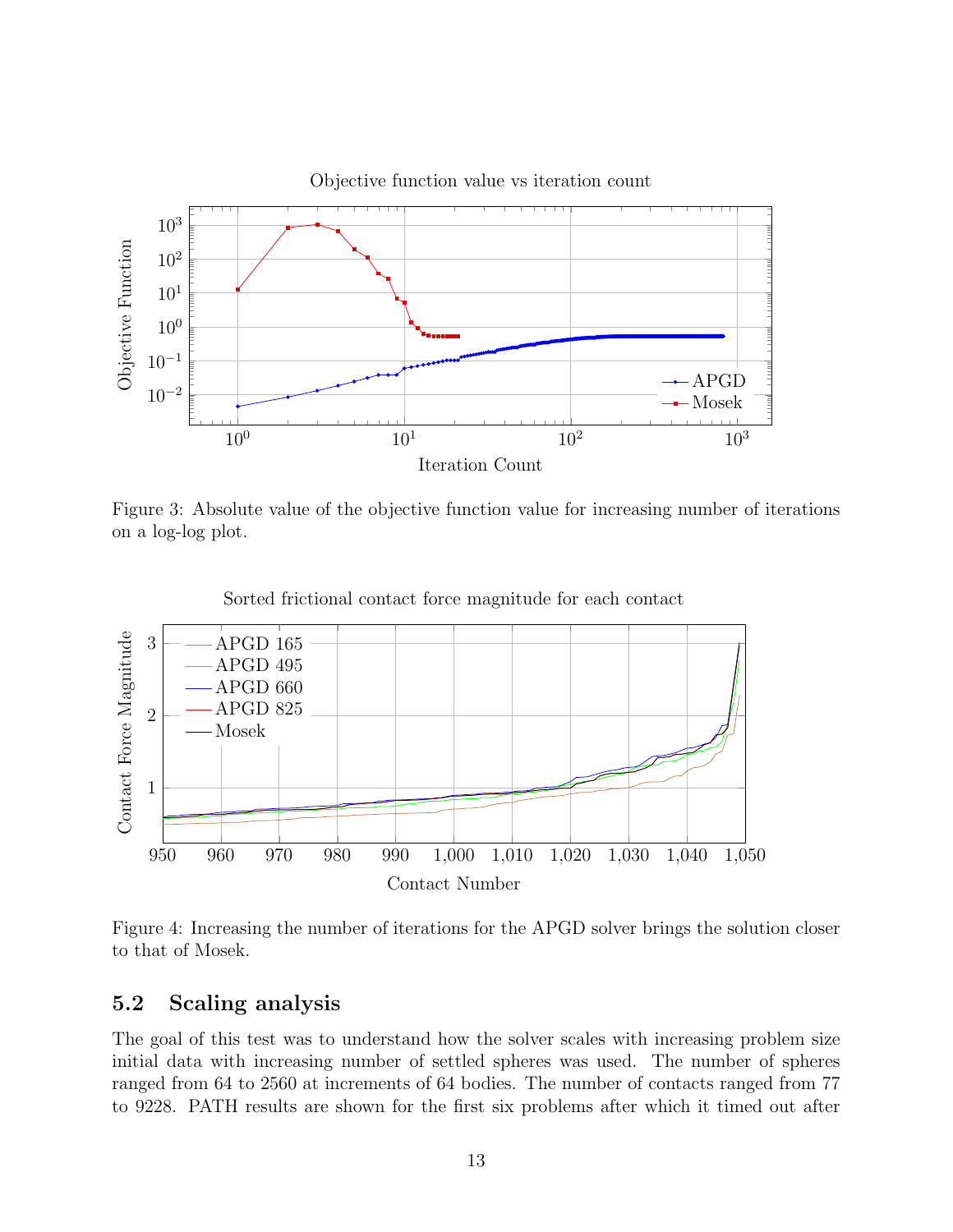3600 seconds. All tests were run on a 2.3 GHz Intel Core i7-3615QM with 4 threads, for mosek the MSK\_IPAR\_NUM\_THREADS parameter was set to 4 in GAMS.



Figure 5: Wall time taken to converge for increasing problem sizes plotted on a log-log plot.

In Fig. 6 the primal objective function of the data input to the solver is comapred to that computed using the converged solution. Note that when settling the data there was an upperbound of iterations 10000 iterations that could be performed, this leads to an artificial "softening" of the problem. When enough iterations are used and the problem is properly converged, the simulation becaomes "stiffer" leading to a larger primal objective value after solving than the initial input. The reason that this occurs for larger problems is because during the settling process 10000 iterations are not enough to allow the problem to converge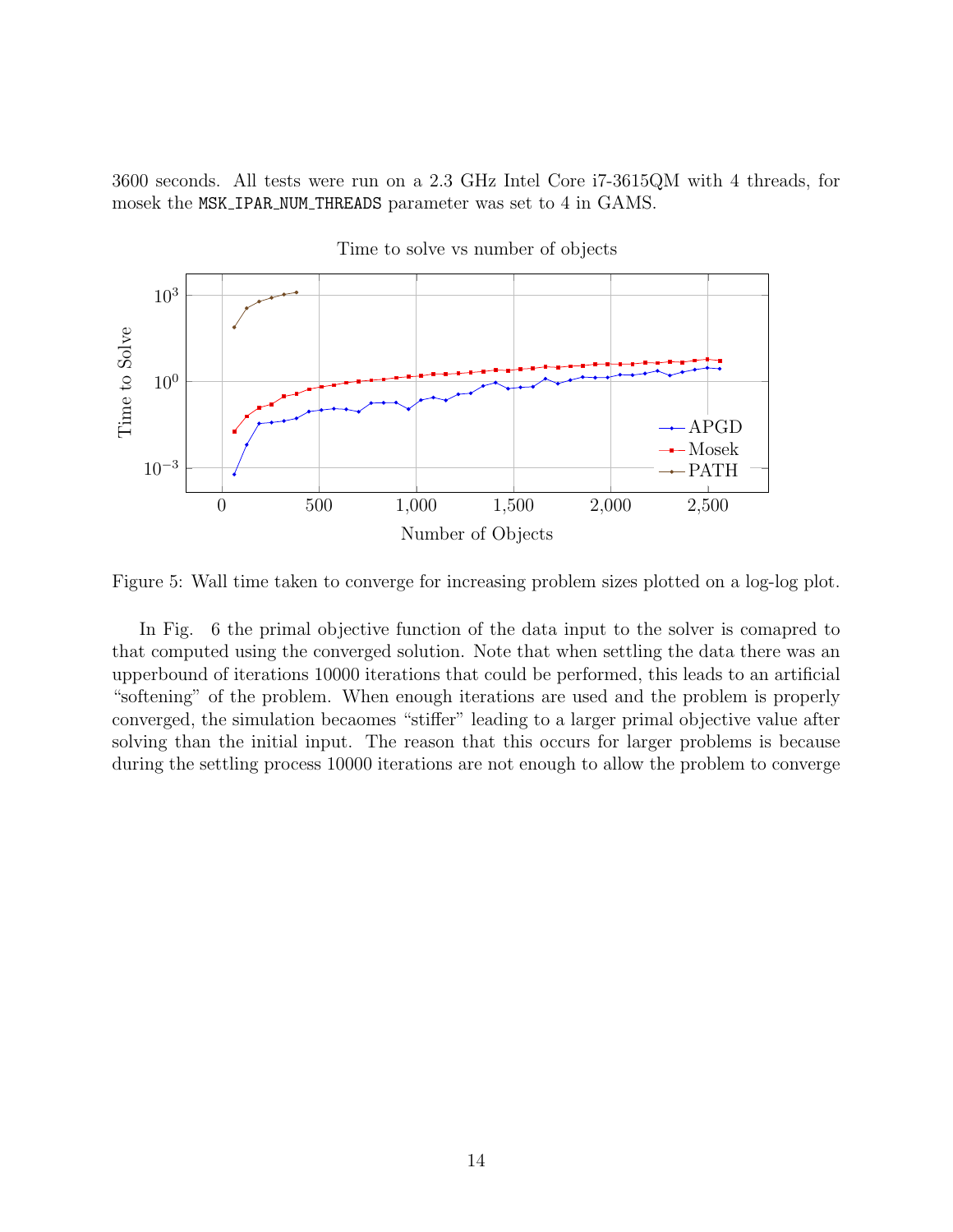

Figure 6: Comparison of the primal objective of the simulation input data and the primal objective of the converged solution.

### 5.3 Dynamic Results

In this section the differences between the dual, primal, EOM and their relaxed variations will be shown. Several simple problems will be shown to demonstrate how the choice in the formulation impacts the result. For brevity the following naming convention will be adopted in this section:

Primal Fixed Point Iteration Primal Formulation

Primal-Relaxed Relaxed Primal Formulation

Dual Fixed Point Iteration Dual Formulation

Dual-Relaxed Relaxed Dual Formulation

EOM Solving EOM without relaxation

EOM-Relaxed Solving EOM with relaxation

TO make it easier to understand the plots, the following convention will be used in this section: circle markers represent the fixed point iteration version of an algorithm, square markers represent the relaxed version.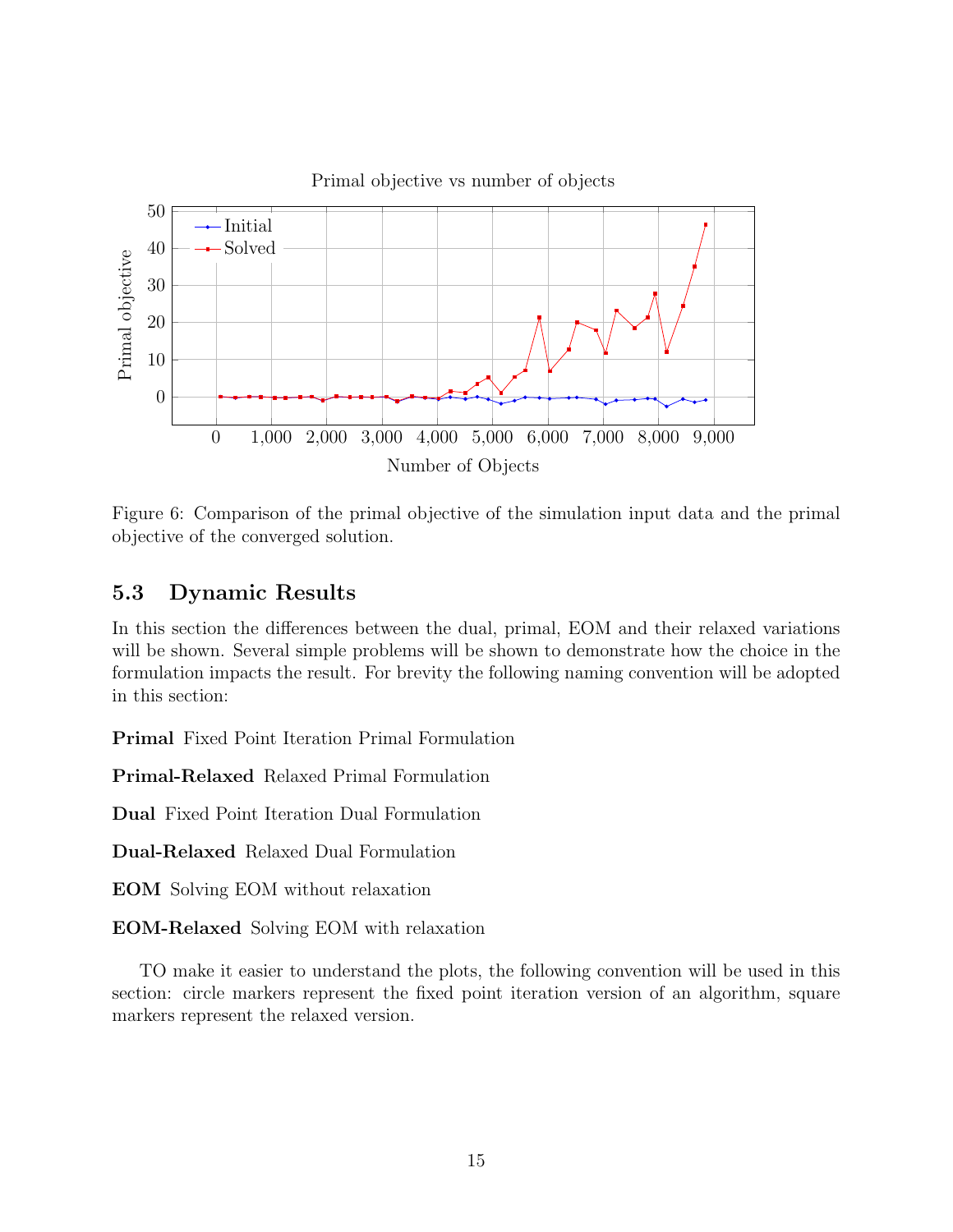#### 5.3.1 Ball Sliding on Plane



Figure 7: Ball rolling on plane

In this model a ball is in contact with a plane with an initial velocity of  $-2 \text{ m/s}$  in the x direction. The ball has a radius of 1 m and the contact has a friction value of  $\mu = .2$ . The ball is initially sliding but slowly begins to roll due to friction, eventually it goes into a steady state rolling motion. The time it takes to get to this state can be computed from the equation  $t_{rolling} = \frac{2*v_0}{7*u_*}$  $\frac{2*v_0}{7*\mu*g}$  [8]. For an initial velocity of  $2 \,\mathrm{m/s}$  and  $g = 9.81m/s^2$ , the ball will be fully rolling at  $t_{rolling} = .291s$ . A numerical integration step size of  $h = 0.0025$  was used for these simulations.



Figure 8: Comparison of Mosek, PATH and APGD for the relaxed and fixed point iteration versions. Note that because the problem is very simple the solutions returned by the relaxed and fixed point solutions are on top of each other.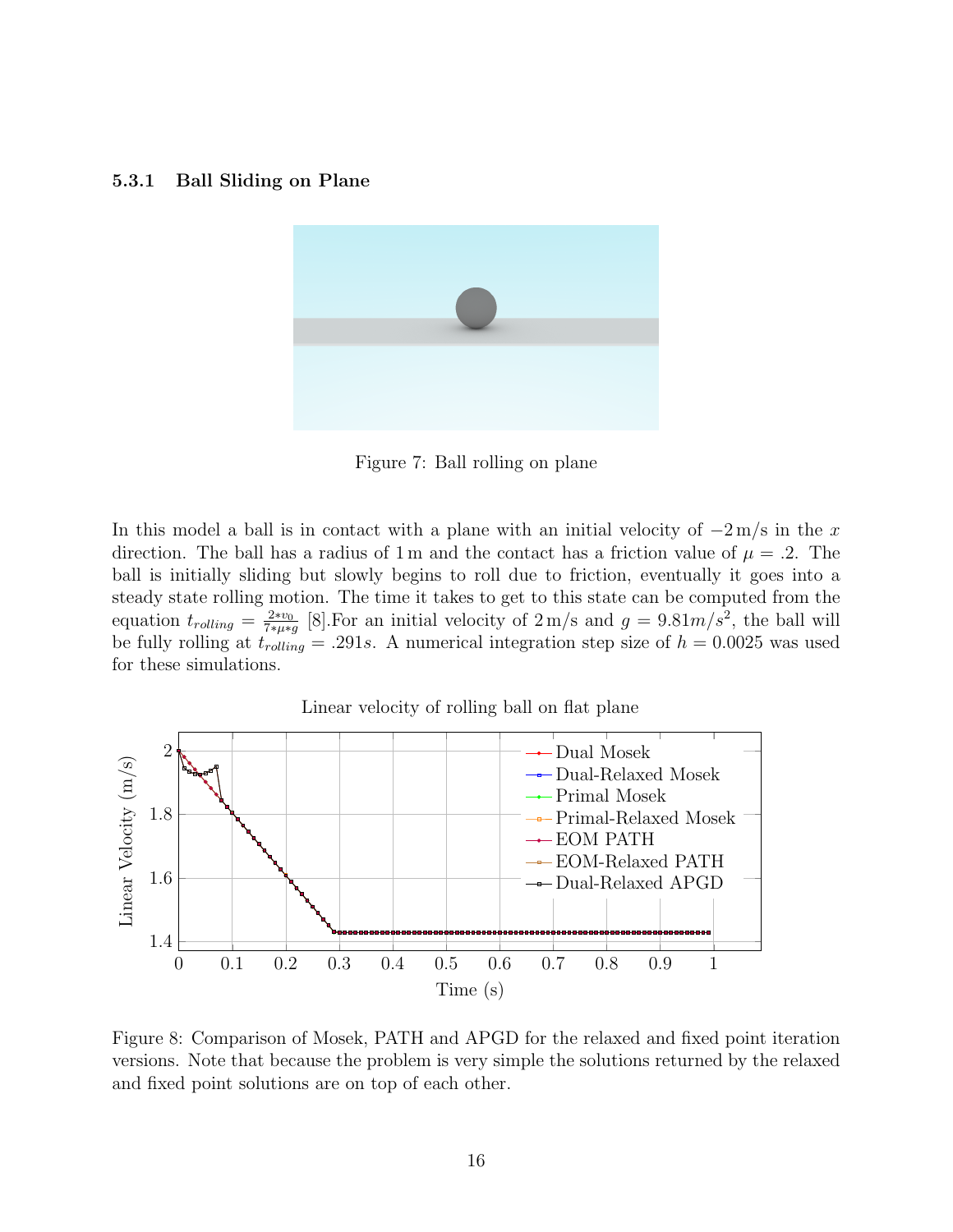

Figure 9: Comparison of Mosek, PATH and APGD for the relaxed and fixed point iteration versions. Note that because the problem is very simple the solutions returned by the relaxed and fixed point solutions are on top of each other.



Figure 10: Comparison of Mosek, PATH and APGD for the relaxed and fixed point iteration versions. Note that because the problem is very simple the solutions returned by the relaxed and fixed point solutions are on top of each other.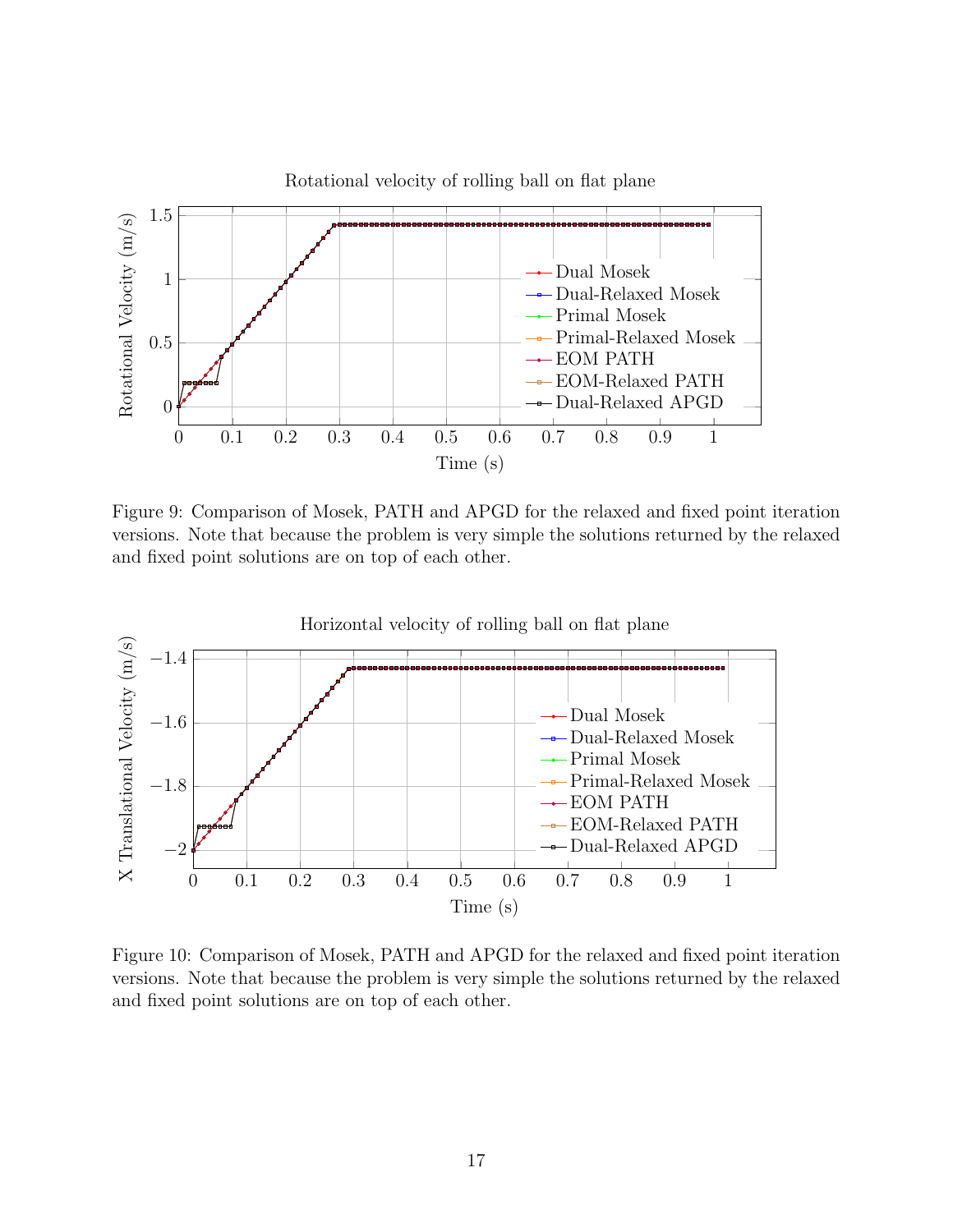

Figure 11: Comparison of Mosek, PATH and APGD for the relaxed and fixed point iteration versions. The relaxation causes an initial vertical velocity once sliding begins, this is what causes the spike in velocity magnitude.

### 5.3.2 Box Sliding on Plane

In this model a box is in contact with a plane with an initial velocity of  $-2 \text{ m/s}$  in the x direction. The box has a length/width/height of 1 m and the contact has a friction value of  $\mu = 0.3$  with 4 contact points between the pair of objects.



Figure 12: Box sliding on plane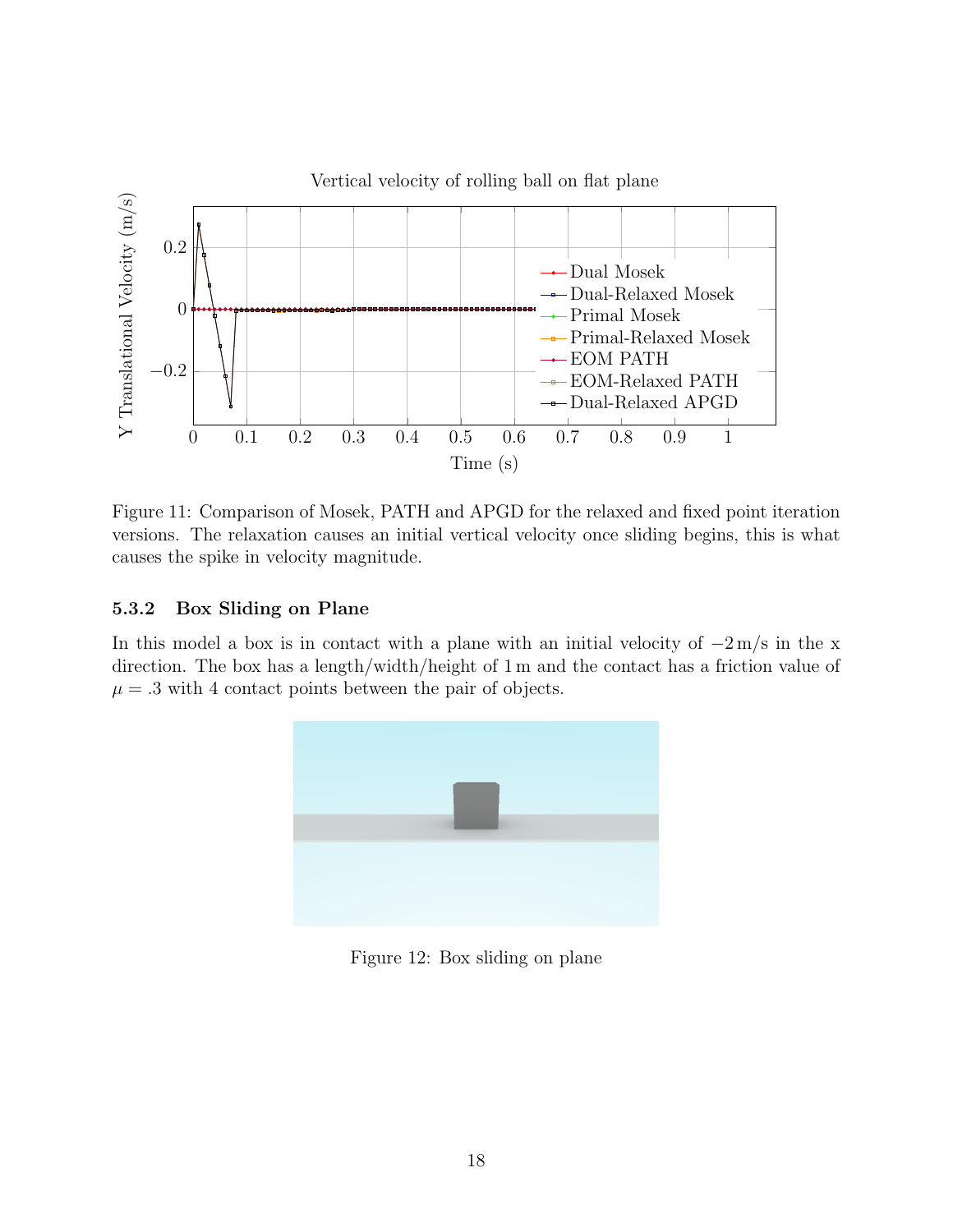

Figure 13: Comparison of Mosek, PATH and APGD for the relaxed and fixed point iteration versions. For this simulation the solution returned by the PATH solver for the relaxed EOM model diverges from the others.



Figure 14: Comparison of Mosek, PATH and APGD for the relaxed and fixed point iteration versions. Notice that because of the relaxation term the box initially lifts off of the surface before falling and coming back into contact with the ground plane again.

### 5.4 Box Sliding on Incline From Rest

In this model a box is in perfect contact with a plane at an incline of  $65°$  and initially at rest. The box has a length/width/height of 1 m and the friction is  $\mu = .2$ .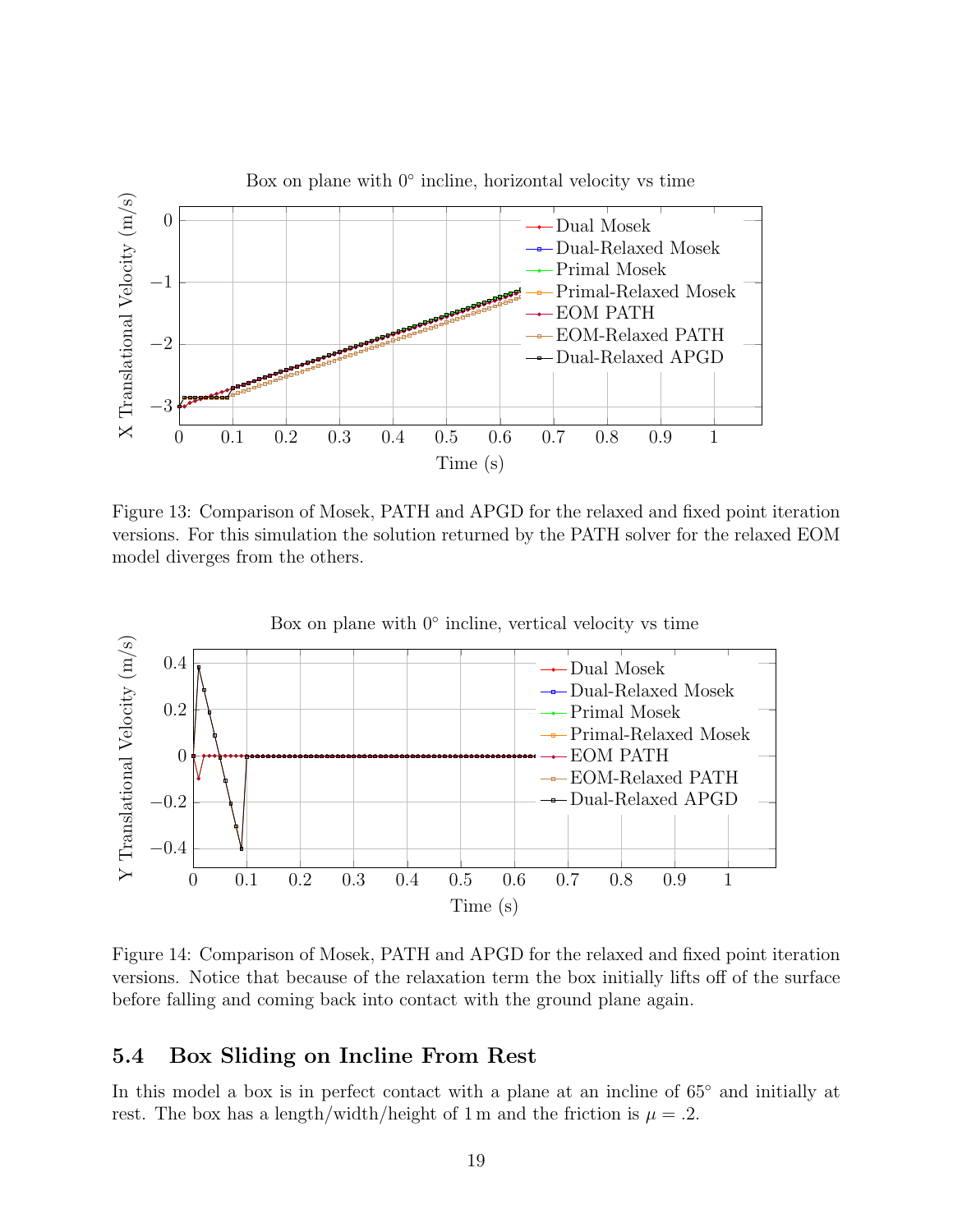

Figure 15: Box sliding on plane



Figure 16: Comparison of Mosek, PATH and APGD for the relaxed and fixed point iteration versions. For this test all of the solvers come up with slightly different solutions, this could be due to a number of factors including small numerical errors that compound together.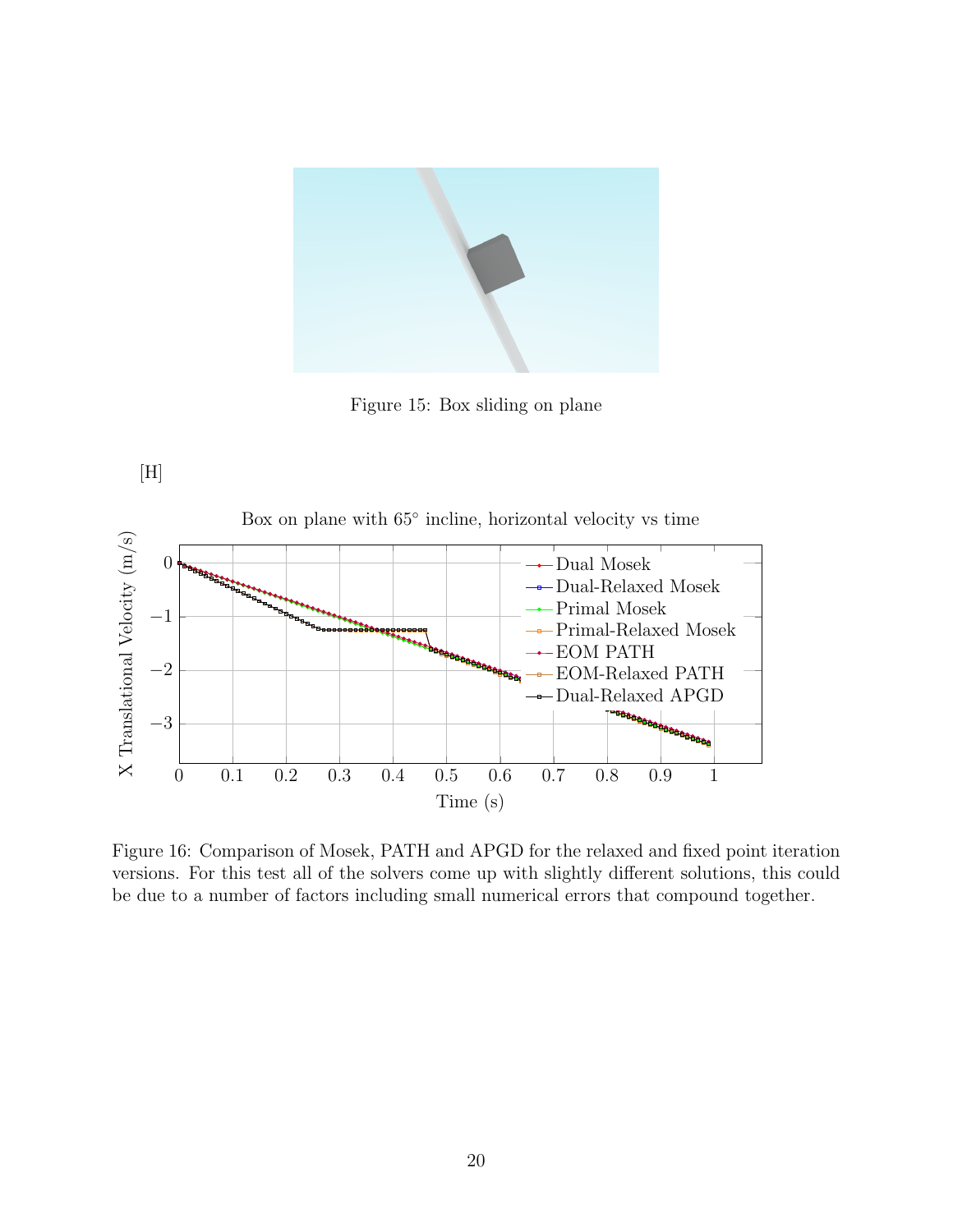

Figure 17: Comparison of Mosek, PATH and APGD for the relaxed and fixed point iteration versions. For this test all of the solvers come up with slightly different solutions, this could be due to a number of factors including small numerical errors that compound together.

### 5.5 Box Sliding on Incline To Rest

In this model a box is in perfect contact with a plane at an incline of 25<sup>°</sup> with an initial velocity of  $-2 \text{ m/s}$  in the x direction. The box has a length/width/height of 1 m and the friction is  $\mu = .6$ .



Figure 18: Box sliding on plane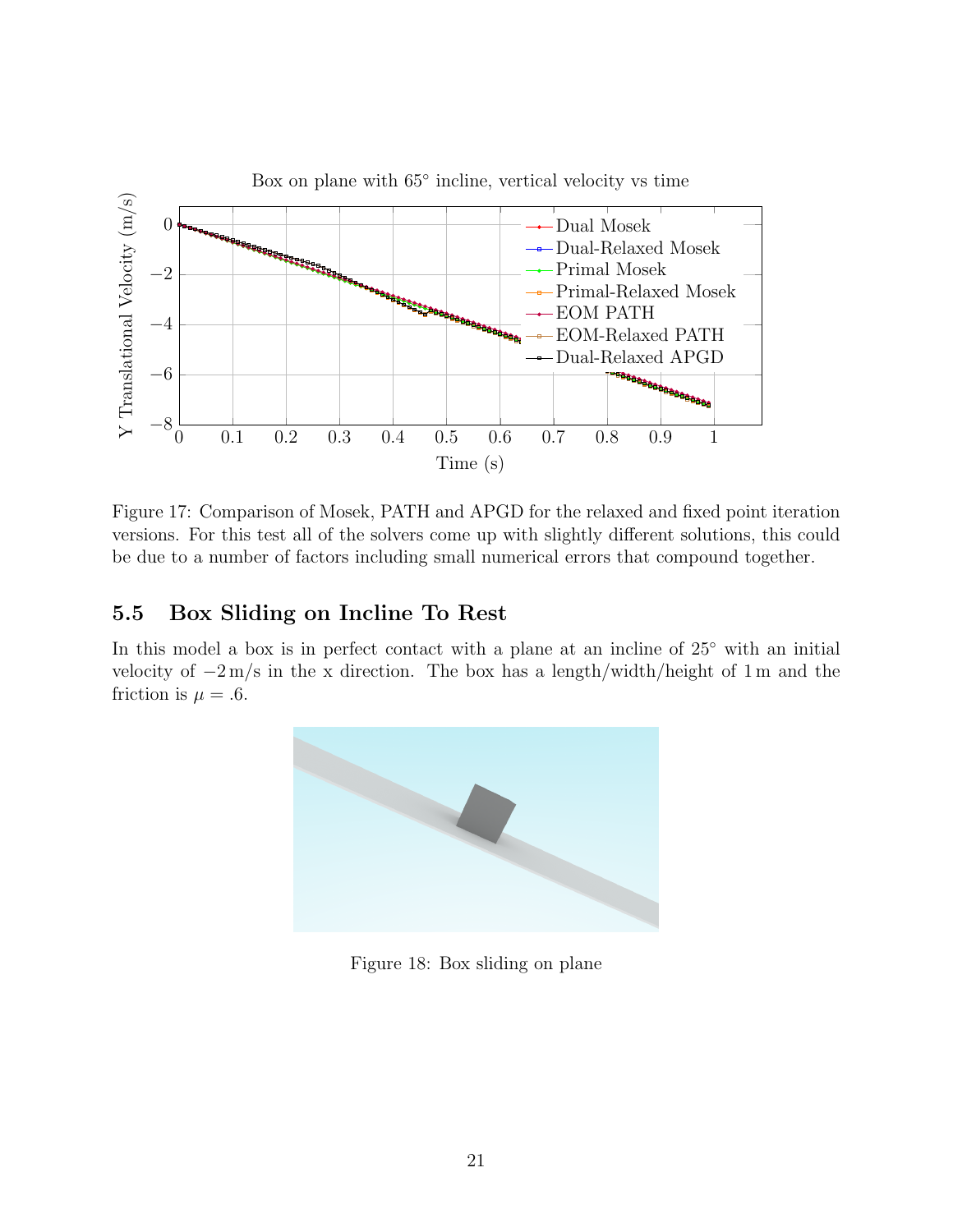

Figure 19: Comparison of Mosek, PATH and APGD for the relaxed and fixed point iteration versions. For this simulation the solution returned by the PATH solver for the relaxed EOM model diverges from the others.



Figure 20: Comparison of Mosek, PATH and APGD for the relaxed and fixed point iteration versions. For this simulation the solution returned by the PATH solver for the relaxed EOM model diverges from the others. Also, notice that because of the relaxation term the box initially lifts off of the surface before falling and coming back into contact with the ground plane again.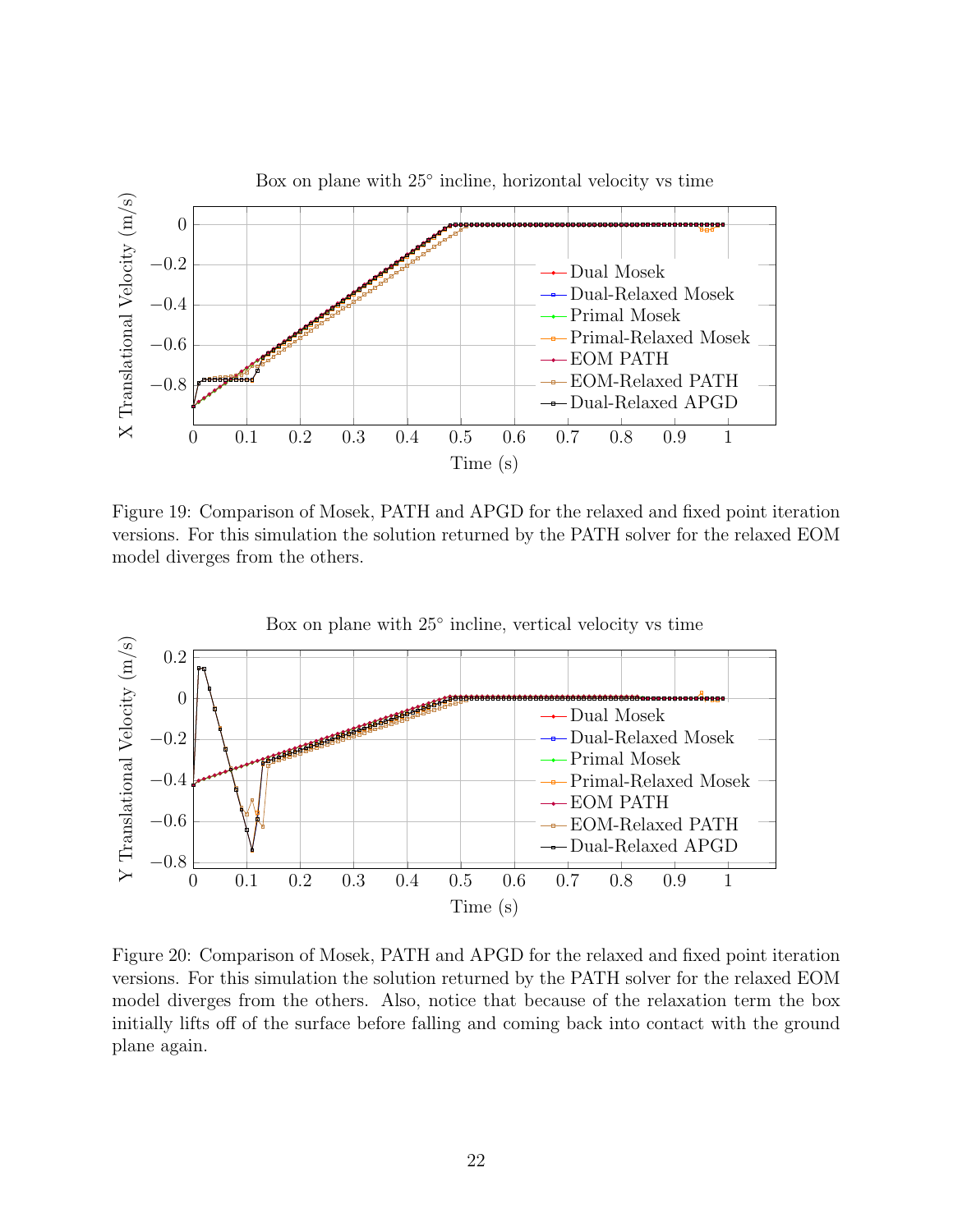# 6 Conclusions

#### 6.1 Static Results

Results showed that both APGD and Mosek converge to similar objective values at similar speeds for the settled simulation results if the data set was settled properly. When the data was not settled properly, small changes in the number of objects resulted in large changes in the objective value. In such cases the number of iterations required to converge for APGD varied greatly while Mosek consistently converges within the same number of iterations and wall clock time. One downside to using Mosek, as shown in Fig. 1 is that it does not guarantee a better solution with increasing iterations. APGD can be terminated at any time and the method guarantees that the solution is better or equal to that computed using the previous iteration. Mosek [5] is a homogeneous primal-dual interior point method that, due to it's homogenization constant, does not guarantee that the solution lies on the interior of the feasible set. The result of this is that the solver might initially reach a very small objective function value that is not feasible, the solver will then correct for this, which will cause the objective function value to get larger, until the solution is within the feasible set and is optimal.

In terms of memory use and scalability, both APGD and Mosek are sparse solvers that do not store the full matrix which is why their performance and scaling is similar.

#### 6.2 Dynamic Results

The dynamic results showed how the choice of method (primal or dual) along with relaxation effect the solution. Both the primal and dual methods, without relaxation along with the EOM without relaxation will result in the same solution. This means that a fixed point iteration needs to be carried out to update the tilting term in either the constraints (for the primal) or the objective function (for the dual). This requires the solution of several optimization problems which is prohibitive in terms of the time taken to solve. By adding in a relaxation term the solution can be acquired by solving a single optimization problem but as Fig. 8 shows for a simple test problem of a ball rolling on a plane, the solution diverges from the expected solution. Overall it does not affect the steady state solution but it will cause differences initially.

For problems with more than one contact point, such as the box sliding on an inclined plane, the same phenomena can be seen with the initial results differing when using a relaxed model.

### References

[1] GAMS Development Corporation. General Algebraic Modeling System (GAMS) Release 24.2.1. Washington, DC, USA, 2013.